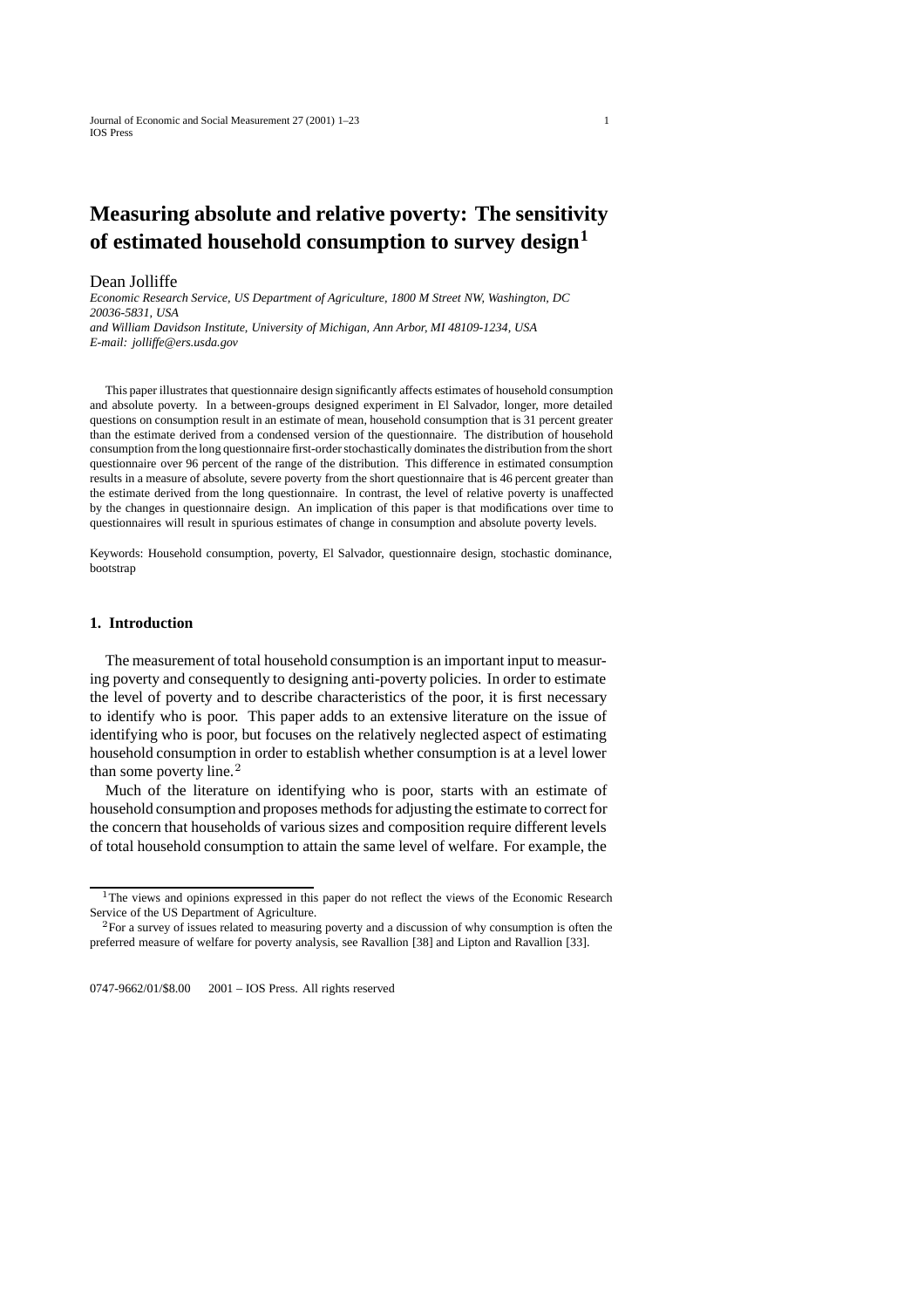literature on adult-equivalence scales discusses how to compare consumption levels across households with varying numbers of males and females of differing ages. <sup>3</sup> The literature on household economies of scale considers the issue that the cost of certain household consumption goods (for example, rent) doesn't necessarily increase as the number of household members increases. $4$  There is also a large literature which proposes alternatives to household consumption (or income) to measure poverty,  $5$  but there exists little research on estimating the fundamental measure of consumption.

This paper highlights the importance of survey instruments for measuring consumption and poverty by showing that estimates of household consumption and thereby poverty are highly sensitive to questionnaire design. World Bank [42] provides an example of this by showing that in 1994,Ecuador had an estimated headcount index of 52 percent and then in 1995 poverty was estimated to decline to 45 percent of the population. This decline in poverty corresponded with no policies to reduce poverty nor with significant growth in the economy. The decline in poverty though, did correspond with a change in the design of the questionnaire whereby more than 25 percent additional items were added to the list of household consumption goods.

In the case of this example from Ecuador, there is no way to determine the extent to which the change in poverty is actual or how much of it is resulting from the change in the questionnaire design.<sup>6</sup> This paper uses data from an experiment carried out in El Salvador in which two questionnaires were designed to elicit the same measure of household consumption, but one was longer and asked more detailed questions on consumption levels while the other was more condensed. For example to determine the value of cheese consumption, the long questionnaire asks a set of questions about the consumption of four types of cheese (fresh, *duro blandito,* curd, and any other cheese), while the short questionnaire only specifies cheese in general. By design both questionnaires should produce the same estimate of household consumption if answered accurately, but the results show that the longer questionnaire results in an estimate of consumption that is significantly higher than that coming from the more

<sup>&</sup>lt;sup>3</sup>For details on adjusting measured consumption for differences in the consumption needs of children, women and men; see Deaton and Muellbauer [11,12]. Examples of the importance of this are found in Aaberge and Melby [1], Lancaster et al. [30], Ferreira et al. [17], Duclos and Mercader-Prats [15].

<sup>4</sup>See Lanjouw and Ravallion [32] and Deaton and Paxson [13] for a discussion of economies of scale in consumption, and see Dreze and Srinivasan [14] and Lanjouw et al. [31] for examples of the sensitivity of poverty measurement to economies of scale.

 $5$ Sen [39,40], Nussbaum and Sen [36], and Anand and Sen [2] are proponents for measures which focus on functionings and capability as an alternative or compliment to an income or consumption based measure of poverty. One example of this approach is provided by Klasen [29] who compares an expenditure based measure of poverty with an alternative measure based on deprivation.

<sup>&</sup>lt;sup>6</sup>World Bank [42] suggests that the standard strategy of adjusting the poverty line to reflect price changes over time is not sufficient when the questionnaire designs. They propose a strategy of re-estimating the poverty line and following this assert that poverty in Ecuador increased to 56 percent in 1995, rather than the estimated decline to 45 percent. This redefining of the poverty line, though, introduces the potential problem that the new poverty line is mistakenly set at a different standard of living, and this change in the definition of poverty affects the estimated change in the level of poverty.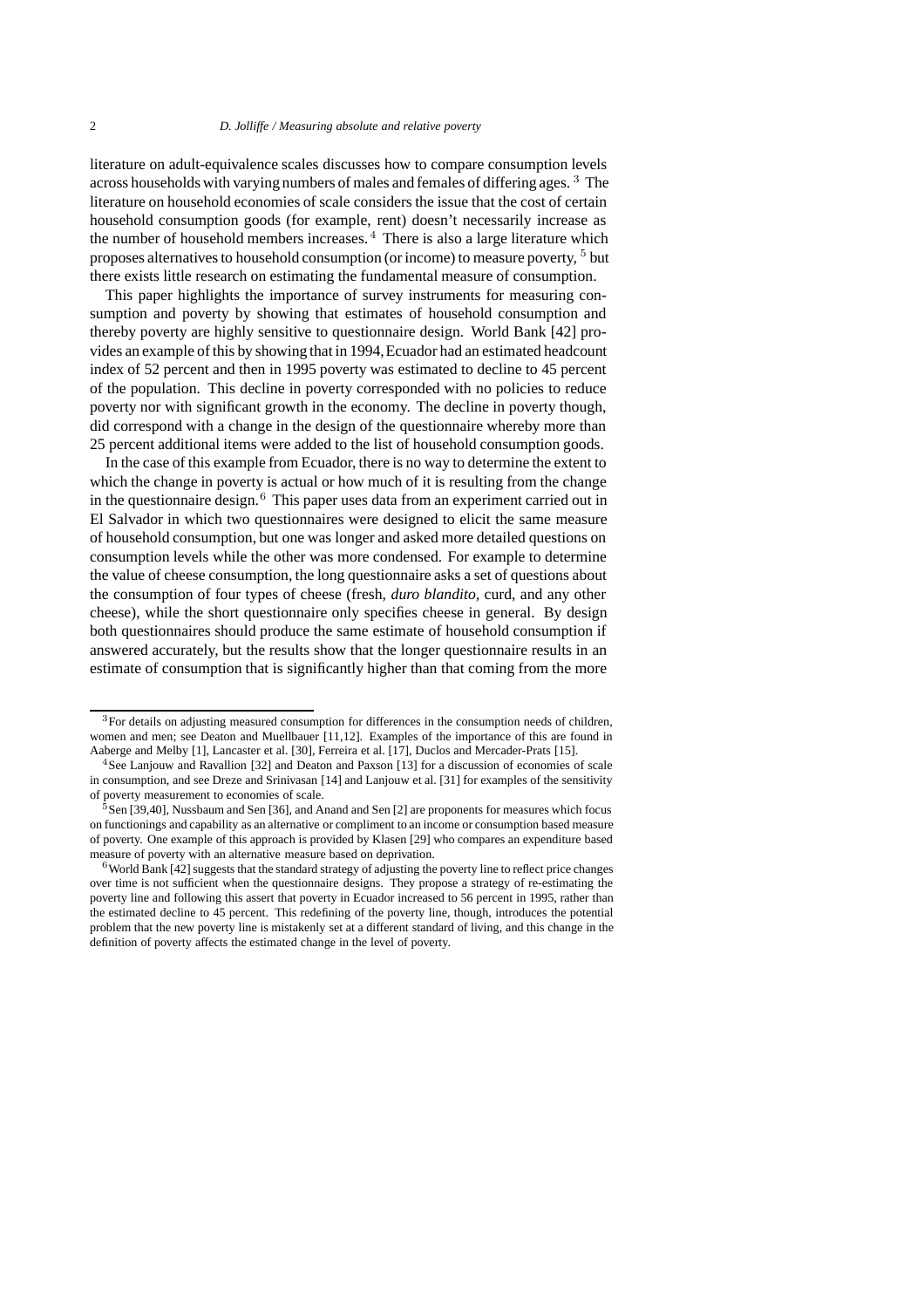condensed version of the same questionnaire. An important implication of this result is that when questionnaires change over time, it is likely that the estimated value of consumption will change and thereby the estimate of absolute poverty.

Following this introduction, Section 2 of this paper proceeds with a description of the data and design of the experiment. Crucial to the experimental design is that the two samples drawn are random and representative of the same population. Similar samples are necessary to ensure that the differences in the estimated levels of consumption are generated from the differences in the questionnaire design and not due to differences in the sample design. Tests for equality of the two samples show that the randomization was successfully implemented. Section 3 examines the distributions of consumption as measured by the short- and long-questionnaire samples. The primary result is that consumption levels as estimated by the longquestionnaire sample are significantly greater over the entire range of plausible consumption values.

Section 4 focuses on how the observed differences in consumption levels affects measured levels of poverty. Using a poverty line set by the World Bank [43], the estimated levels of absolute poverty are significantly higher when the data from the short-questionnaire sample is used. This section presents the somewhat surprising result, though, that the estimated level of relative poverty for the nation is similar across the two samples.<sup>7</sup> This result is tempered by noting that the distribution of the relatively poor is significantly different across the two samples. Section 5 presents some concluding comments.

## **2. Data and experimental design**

The data used in this paper are from interviews of the 4,229 households in the third round of the 1994 EHPM survey.<sup>8</sup> Of these households,  $3,182$  were administered the short questionnaire and 1,047 households were administered the long questionnaire. Responses from 100 households in the long-questionnaire sample are considered invalid due to missing data and have been dropped, thereby producing an effective sample size of 947 households.<sup>9</sup> Similarly, 122 households were dropped

<sup>7</sup>Whereas absolute poverty is based on a fixed poverty line, relative poverty is based on a poverty line that is relative to the distribution of the welfare measure. In this paper, I consider relative poverty lines that are equal to one half the median and one half the mean of per capita, household consumption.

<sup>8</sup>4,234 households were actually interviewed, but five households are dropped from the data base due to missing file identification codes.

<sup>9</sup>The dropped households from the long questionnaire consist of three households which had missing values for total food consumption, 20 households which had missing values for the non-food items, and 77 households which did not answer the food item questions but rather gave an aggregated response to all of the food items.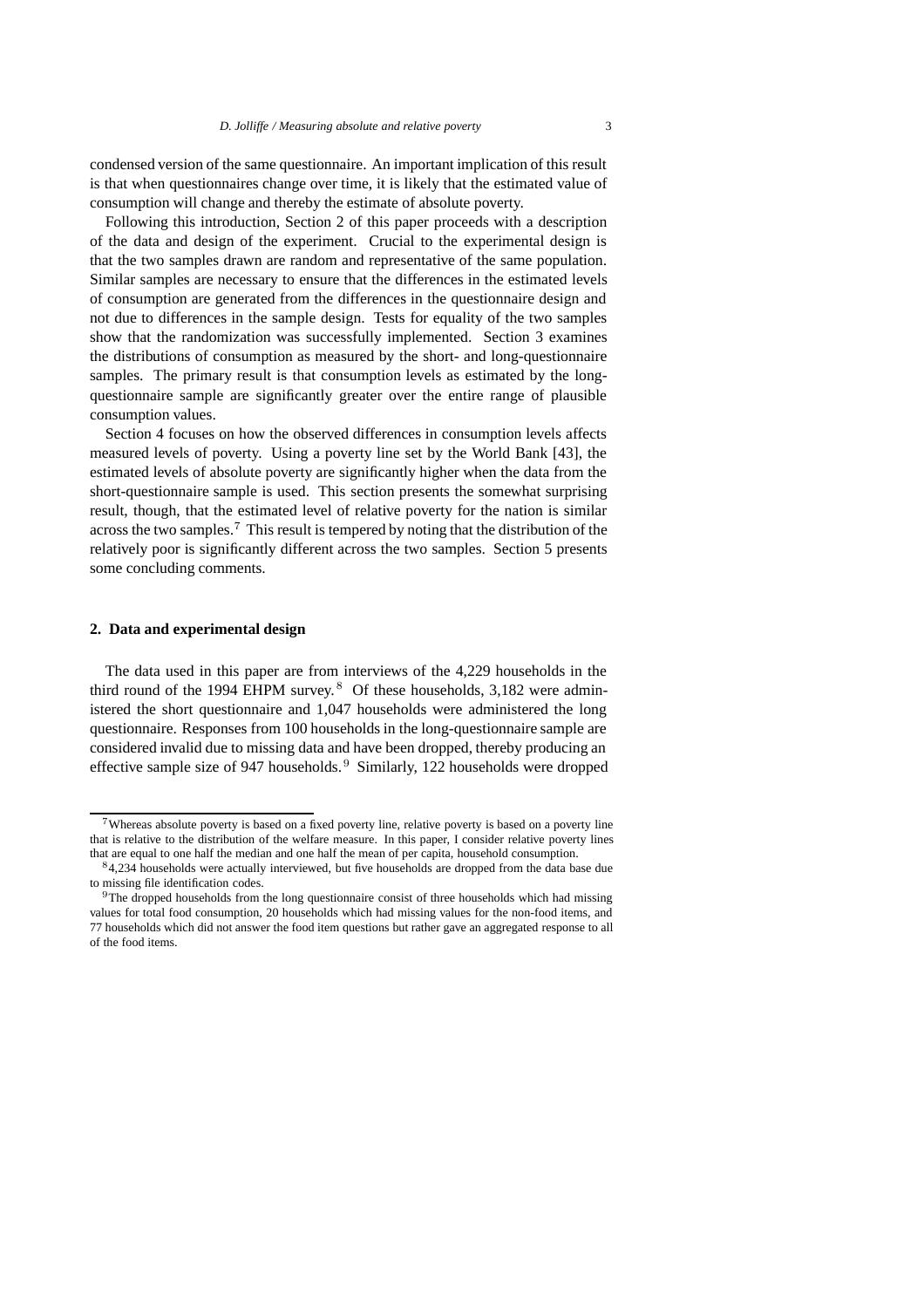from the short-questionnaire sample, resulting in an effective sample size of 3,060 households.<sup>10</sup>

A priori, one might be concerned that dropping these observations biases the estimated level of consumption, however comparisons of the samples with and without the excluded observations show that the demographic composition of the samples are quite similar and that the qualitative nature of the results are not affected. A comparison of Table 2 and Table A4 in the Appendix shows that the two samples are very similar with respect to age, sex, literacy status, and household composition. Furthermore, comparisons of estimated consumption levels from the samples with the aggregated responses included and excluded show no statistically significant differences.

An argument for excluding households which failed to answer sections of the questionnaire is that by not completing the questionnaire, they contaminate comparisons of the questionnaire design. By responding with an aggregated response or not responding at all, these households contaminate a test of whether answering a long, disaggregated list of questions results in different responses than a short, aggregated list of items. Similarly it can be argued that for purposes of future questionnaire design, better interviewer training would result in higher compliance with the design of the questionnaire. $11$ 

In order to test whether a more detailed questionnaire would result in different estimates of poverty (and welfare in general), *the Grupo Asesor Economico y Social* (GAES) and the *Direccion de Informacion* (DI) of the Government of El Salvador, with assistance from the World Bank constructed two consumption modules – one long and the other short. These two consumption modules were integrated with the complete questionnaire for the third round of El Salvador's nationally representative, multi-purpose household survey, or *Encuesta de Hogares de Prop ositos Multiples de ´ El Salvador* (EHPM), which was in the field from July to September of 1994.

The short questionnaire contains 18 categories of food items, which is intended to include all potential food consumption items, and 6 non-food consumption items. The long questionnaire was constructed from the short questionnaire by expanding each of the food and non-food categories into at least two items.  $12$  The results from a 1990– 1991 income and expenditure survey were used to help expand the questionnaire by selecting those items (within a category from the short questionnaire) which were

<sup>&</sup>lt;sup>10</sup>The dropped households from the short questionnaire consist of one household which had missing values for non-food consumption and an additional 121 households which did not answer the questions on food consumption separately but rather gave an aggregated response to all food items.

<sup>&</sup>lt;sup>11</sup>An argument against excluding the households that responded with an aggregated response might be that their decision to respond in this way was affected by the design of the questionnaire. Similarly, even though these households did not answer the questions item by item, it is possible that simply hearing the long list of items prompted their recall and resulted in answers different from the short questionnaire.

 $12$ An exception to this is the five items which make up the basic nutrition basket (corn tortillas, franés bread, sweet bread, beans, and rice). In this case the long questionnaire is exactly the same as the short questionnaire.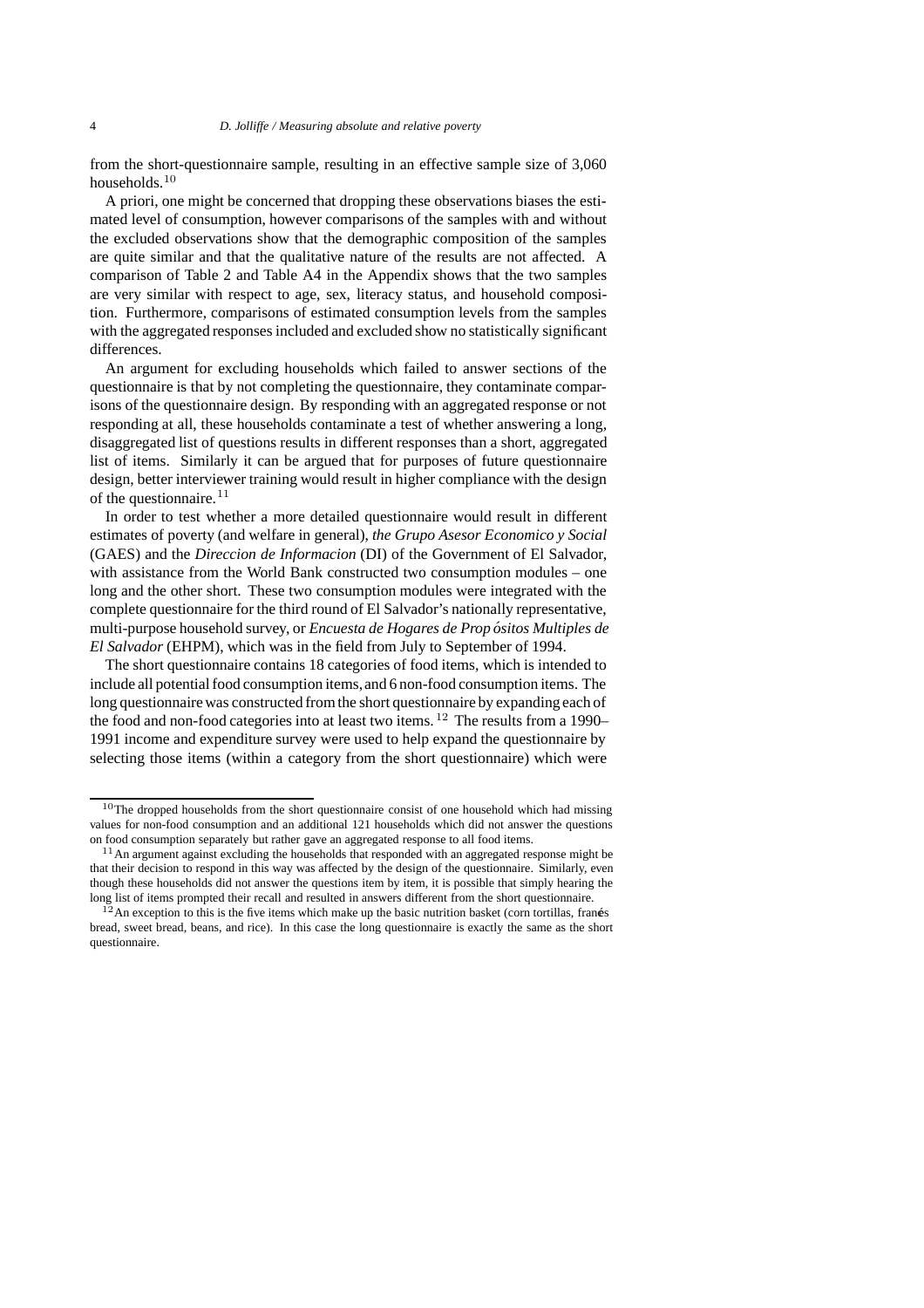consumed most frequently. This resulted in a longer questionnaire with 72 food items and 25 non-food items. See Table A1 in the Appendix for a comparison of the items contained in each questionnaire.

In addition to varying the list of items, the questions about how much of each item is consumed also differs slightly across the two questionnaires. In the short questionnaire, the respondent is first asked: *En los ultimos 7 dias se consumió en este hogar, alguno de los siguientes alimentos?* [In the last seven days did you consume in your home any of the following items?] The items are then read aloud and the respondent for the household responds to each with a yes or no. The respondent then states the frequency of consumption and whether the item was purchased, home-produced and consumed, or from some other source. Finally, the respondent estimates the value of each type of consumption. In the long questionnaire, the first prompting question asks whether the item was consumed at all during the last six months. The next question asks the frequency of consumption in the last month, and finally a set of questions ask the respondent to estimate the value of consumption from purchases, home production, and other sources. The primary difference is that the recall period for the initial prompting questions varies across the questionnaires. For more details, Tables A2 and A3 in the Appendix provide a copy of the short and long questionnaires in Spanish.

The goal of the design of the two questionnaires was to ensure that both would generate the same average estimate of total household consumption if administered to the same households and if answered correctly. Partly due to concerns about respondent fatigue and a desire to increase simplicity of fieldwork (thereby improving data quality), all households answered either the long or the short questionnaire, and none answered both. This decision to use a between-groups design (different subjects in different conditions) eliminates the potential problem of a within-groups design that respondents recognize over the duration of the survey that their answers should be the same for both questionnaires.

Because both questionnaires were not administered to the same household, though, GAES and DI stratified the sample to ensure that those households who received the short questionnaire were similar to those who received the long questionnaire. Successfully implementing this design feature is crucial to the experiment, because it is necessary to assume that the variation in responses to the long and short consumption sections of the survey is due to the questionnaire design and not to differences in the sample design. For this reason, it is important to test for differences across the two samples in characteristics which are likely to be correlated with consumption.

Since consumption levels often differ significantly by region, Table 1 presents information on the regional distributions of the two samples. The first column under the *short* and *long* headings contain the number of sample households in each of the five regions of El Salvador and also in the urban and rural areas. A basic, nonparametric test of whether the two samples are distributed similarly across regions is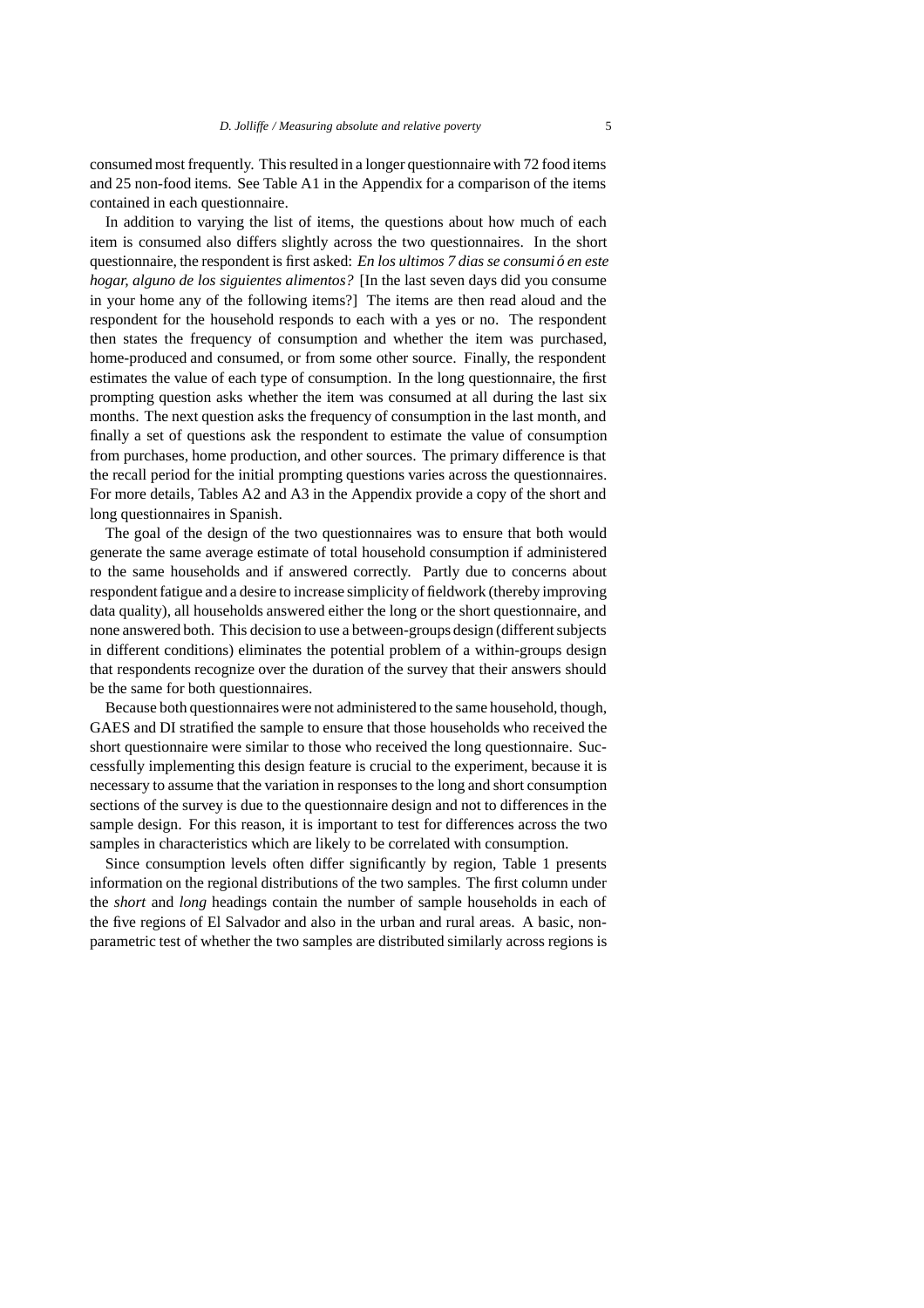Table 1 Regional representation, Comparison of the short- and long-questionnaire samples

|                     | Short questionnaire |         | Long questionnaire |         |
|---------------------|---------------------|---------|--------------------|---------|
|                     | Frequency           | Percent | Frequency          | Percent |
| Region:             |                     |         |                    |         |
| Western             | 662                 | 22%     | 220                | 23%     |
| Central 1           | 656                 | 21%     | 223                | 24%     |
| Central 2           | 602                 | 20%     | 182                | 19%     |
| Eastern             | 632                 | 21%     | 171                | 18%     |
| San Salvador (AMSS) | 508                 | 17%     | 151                | 16%     |
| Total               | 3060                | 100%    | 947                | 100%    |
| Rural/urban:        |                     |         |                    |         |
| Urban               | 1747                | 57%     | 535                | 56%     |
| Rural               | 1313                | 43%     | 412                | 44%     |
| Total               | 3060                | 100%    | 947                | 100%    |

Notes: The  $\chi^2$  statistic for the independence of region and the two samples is 5.03 with 4 degrees for freedom and a p-value of 0.28. The  $\chi^2$  statistic for whether the two samples are distributed similarly across rural and urban regions is 0.09 with 1 degree of freedom and a p-value of 0.76.

to test if the samples are independent of the regions. <sup>13</sup> The p-values are 0.3 and 0.8 for tests of independence of the samples and the five regions, and independence of the samples and the rural/urban distribution. Both tests support the assumption that the geographic distributions of the two samples are similar.

The similarity of the two samples is further illustrated in Table 2 which compares average values of individual-level and household-level characteristics. In both samples average household size is approximately 4.7 individuals, with two children under the age of ten, and 1.7 individuals who are employed. The characteristics of the individuals are also essentially the same with an average age in both samples between 24 and 25 years, and 32 percent of both samples self-classify themselves as illiterate. Most importantly, a constructed figure for household income, calculated by GAES, shows that mean income is also similar across samples. Since income and consumption are typically highly correlated, it is natural to expect that actual mean levels of consumption are the same across the samples. None of the t-statistics supports rejecting the null hypotheses of equality of mean values across the longand short-questionnaire samples.<sup>14</sup>

<sup>&</sup>lt;sup>13</sup>The test statistic is:  $\Sigma\Sigma$  (Observed – Expected Frequency)<sup>2</sup> / (Expected Frequency) and is distributed as a  $\chi^2$  with degrees of freedom equal to (number of columns-1) \* (number of rows-1). The expected frequency in each cell is the product of the marginal probability distributions and the total number of households.

<sup>&</sup>lt;sup>14</sup>While there are no significant differences in means across the two samples, it is noteworthy that average per capita income of the households who were administered the short questionnaire is slightly higher than those households who were administered the long questionnaire. Table A4 in the Appendix replicates Table 2 except that the sample does not exclude the 222 households that are deemed invalid.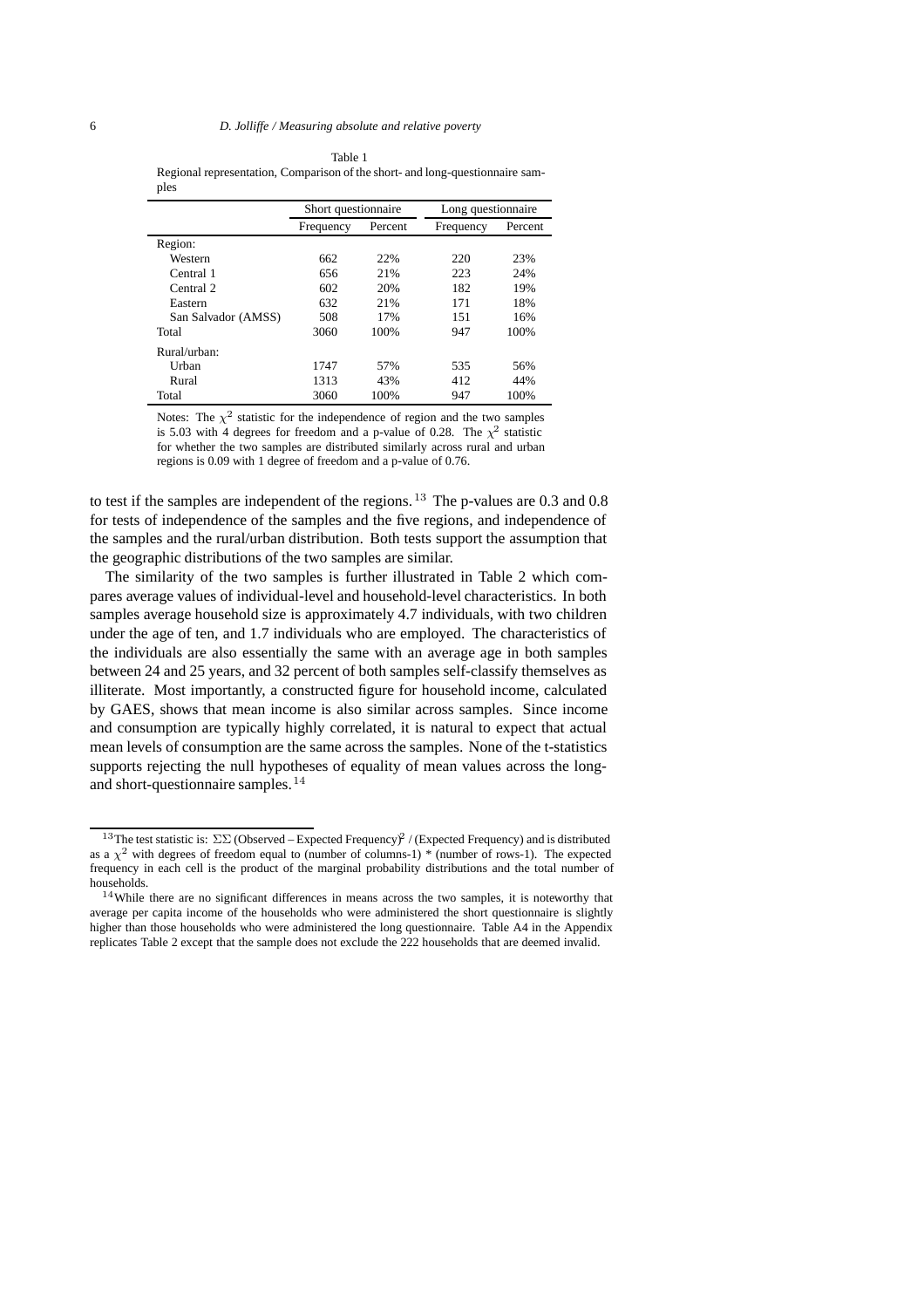| Household and individual characteristics, comparison of the short- and long-questionnaire samples |    |                                   |             |
|---------------------------------------------------------------------------------------------------|----|-----------------------------------|-------------|
| Short questionnaire                                                                               |    | Long questionnaire $H_0$ : Long = |             |
| Mean Short Std. Dev.                                                                              | N. | Mean Std. Dev. N                  | t-statistic |
|                                                                                                   |    |                                   |             |

|                               |      | Mean Short Std. Dev. | N     |      | Mean Std. Dev. | N    | t-statistic |
|-------------------------------|------|----------------------|-------|------|----------------|------|-------------|
| Household size                | 4.68 | (0.055)              | 3060  | 4.70 | (0.083)        | 947  | $-0.18$     |
| Children less than age 10     | 2.14 | (0.044)              | 3060  | 2.17 | (0.074)        | 947  | $-0.38$     |
| Number in Hh employed         | 1.68 | (0.023)              | 3060  | 1.68 | (0.036)        | 947  | 0.07        |
| Age in years                  | 24.8 | (0.229)              | 14424 | 24.3 | (0.366)        | 4417 | 1.11        |
| Gender (1 = male, 2 = female) | 1.52 | (0.004)              | 14424 | 1.51 | (0.007)        | 4417 | 0.84        |
| Literate $(1 = no, 2 = yes)$  | 1.32 | (0.012)              | 12838 | 1.32 | (0.016)        | 3961 | $-0.02$     |
| Household income              | 2610 | (143.7)              | 3060  | 2360 | (145.0)        | 947  | 1.23        |
| Household income, per capita  | 518  | (29.01)              | 3060  | 463  | (29.05)        | 947  | 1.35        |

Notes: The units for income are *Colones* per month. The t-statistics test the null hypotheses that the mean values are the same across the long- and short-questionnaire samples. None of the null hypotheses is rejected at  $\alpha=0.1$  level.

A final comparison of the samples exploits an unusual characteristic of the questionnaire design. In designing the questionnaire GAES wanted to ensure that both the long and short questionnaires asked about the consumption of corn, bread (franc és and sweet), beans and rice. The result of this is that the first five items on both questionnaires are exactly the same, and if the samples are from the same population then the consumption levels on the sum of these five items should be the same. The mean value of per capita consumption for these five items as measured by the short questionnaire is 95.3 Colones per month, while that for the long questionnaire is 101.5. The t-statistic for the test that these estimates are the same is 0.4. The medians are also very similar, although in this case the short questionnaire has a greater value with a median value of 59.7 compared to a median value of 54.9 from the long questionnaire.

All of the descriptive statistics in this section support the hypothesis that the sample administered the short questionnaire is representative of the same population as the sample administered the long questionnaire. This supports the assumption that the two samples have similar actual consumption levels. The core argument of this paper is that since the samples are properly drawn random samples of the same population, then any significant differences in measured consumption levels is attributable to the design of the questionnaires (and not due to actual differences in consumption levels).

## **3. Comparison of the distributions-short design vs. long design**

In this section, consumption data from the short questionnaire are compared to the consumption data from the long-questionnaire. Table 3 shows that the estimated mean of per capita, household consumption from the long questionnaire is 31 percent greater than the mean value from the short questionnaire. Similarly, the average value of per capita, food consumption from the long questionnaire is 20 percent greater than the average per capita, food consumption from the short questionnaire,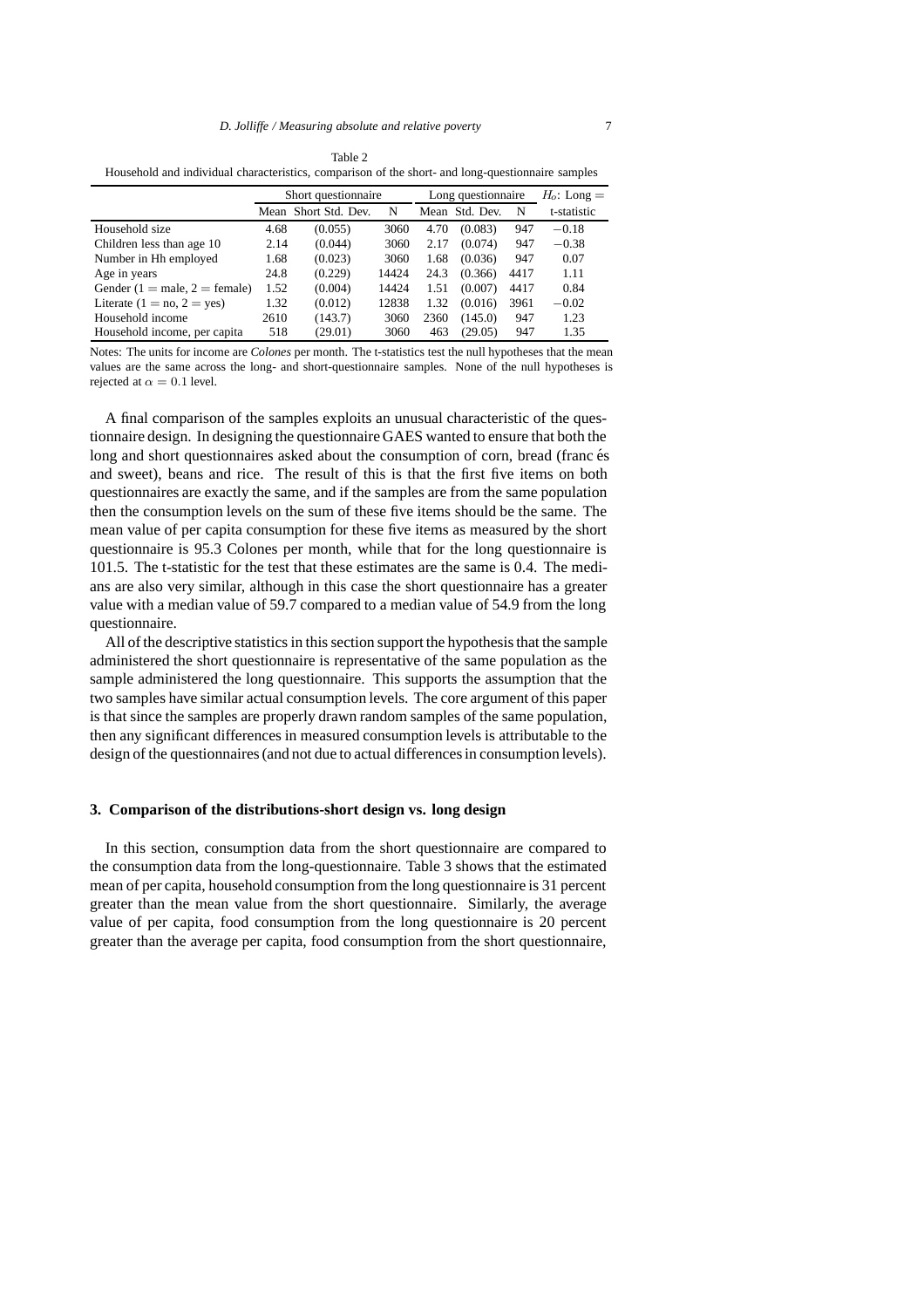| Average per capita consumption, comparison of the short- and long-questionnaire samples |       |                     |       |                    |  |
|-----------------------------------------------------------------------------------------|-------|---------------------|-------|--------------------|--|
|                                                                                         |       | Short questionnaire |       | Long questionnaire |  |
|                                                                                         | Mean  | Std. Dev.           | Mean  | Std. Dev.          |  |
| Total household consumption, per capita                                                 | 342.8 | (10.57)             | 448.5 | (21.16)            |  |
| Food consumption, per capita                                                            | 294.6 | (9.05)              | 354.5 | (16.47)            |  |
| Non-food consumption, per capita                                                        | 48.3  | (2.74)              | 91.0  | (7.42)             |  |

Notes: Consumption is measured in *Colones* per month. Sample size is 3,060 households for the short questionnaire and 947 households for the long questionnaire. Standard errors are corrected for sample design effects, which range from 1.36 for per capita food consumption (long questionnaire) to 2.54 for per capita non-food consumption (long questionnaire).

while average non-food consumption is 88 percent greater in the long than in the short questionnaire. All three of these differences are statistically significant, with p-values of less than 0.01.

While means are commonly used to compare distributions, they typically are not useful statistics for making good policy decisions. This is particularly relevant when considering that household survey data often contain numerous extreme or outlier values which can have a large influence on average values. The distributions of consumption and income also frequently exhibit significant positive skewness resulting in average values which are significantly larger than the median value. Understanding the effect of specific policies almost always requires knowing what the impact of the policies will be to ranges of the distribution and not specific points. One example is that of targeting a poverty-relief program. In this case the policy maker is much more concerned about the shape of the lower end of the distribution rather than the mean.

#### *3.1. Comparison of percentiles*

In order to observe more of the two distributions, Table 4 presents nine points on each of the distributions beginning with the 10th percentile, incrementing by 10 percentage-point steps, up to the 90th percentile. From this table, one can see for example, that 30 percent of the observations from the long questionnaire have per capita, monthly consumption levels less than 219.8*Colones*, while the 30th percentile from the short questionnaire is 172.6. At this percentile the measure of consumption resulting from the long questionnaire is 27 percent greater than the estimate derived from the short questionnaire. It is useful to note that the difference in the means is not driven primarily by outliers but that the estimated value of consumption from the long questionnaire is between 25 and 45 percent greater than the estimate from the short questionnaire at each tested point of the distribution.

In order to determine whether these differences between the percentiles of the short and long consumption figures are statistically significant, each of the percentiles is bootstrapped with 1,000 replications to generate standard errors of the percentiles. One complication to testing for significance is that the standard bootstrap assumes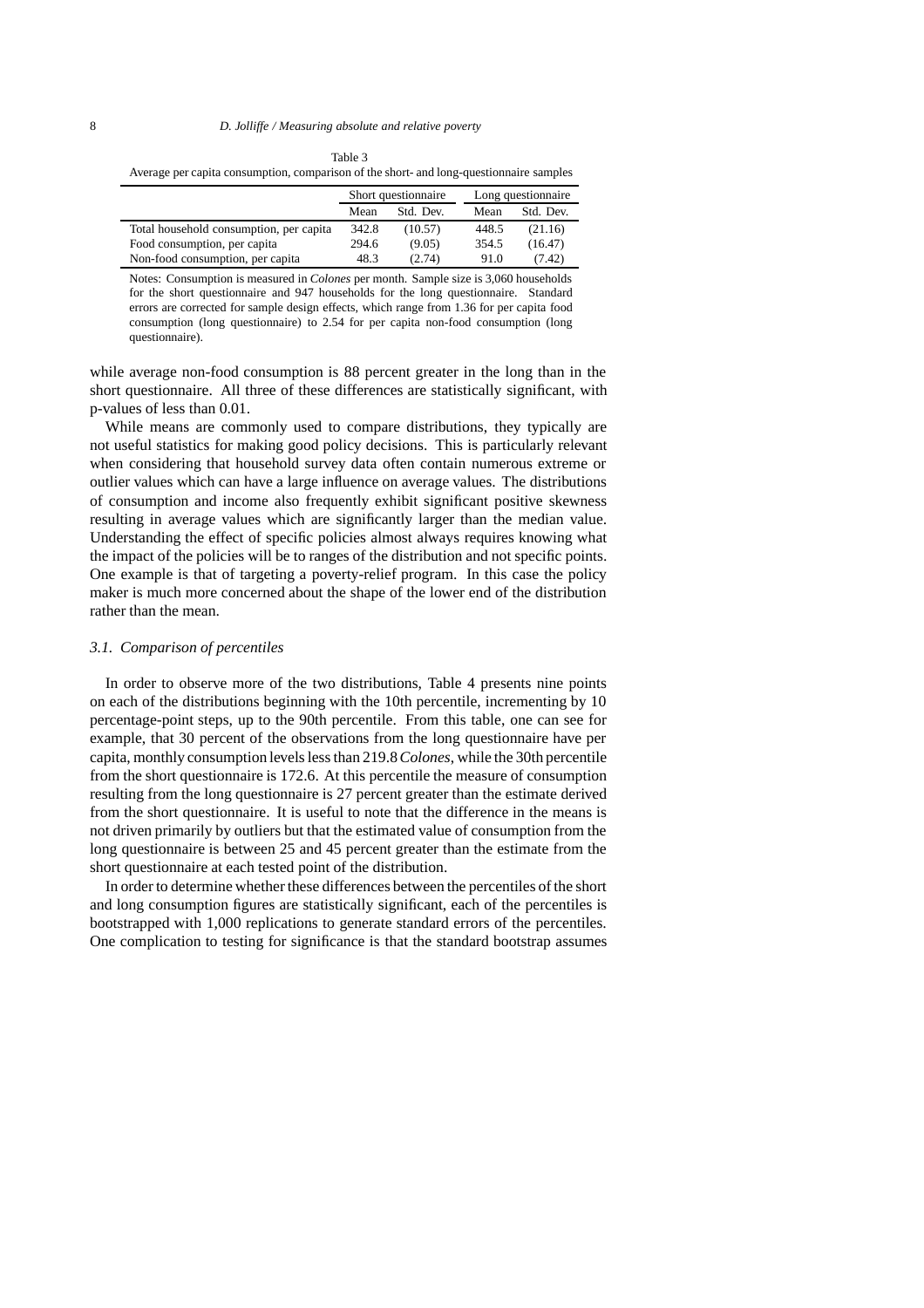Table 4 Total household consumption-percentiles comparison of the short- and long-questionnaire samples

|                  | Short questionnaire |           | Long questionnaire |           | <b>Difference</b> |
|------------------|---------------------|-----------|--------------------|-----------|-------------------|
| Percentile       | Consumption         | Std. Dev. | Consumption        | Std. Dev. | (percentage)      |
| 10 <sub>th</sub> | 98.5                | (5.00)    | 141.0              | (11.2)    | 43%               |
| 20 <sub>th</sub> | 137.7               | (7.27)    | 179.0              | (10.9)    | 30%               |
| 30 <sub>th</sub> | 172.6               | (6.83)    | 219.8              | (11.5)    | 27%               |
| 40 <sub>th</sub> | 204.2               | (7.67)    | 257.2              | (16.4)    | 26%               |
| 50th (median)    | 245.2               | (8.16)    | 310.8              | (20.2)    | 27%               |
| 60 <sub>th</sub> | 295.1               | (10.4)    | 375.6              | (29.2)    | 27%               |
| 70 <sub>th</sub> | 352.3               | (15.6)    | 478.7              | (34.0)    | 36%               |
| 80th             | 452.6               | (16.4)    | 609.0              | (34.3)    | 35%               |
| 90th             | 619.2               | (24.1)    | 869.0              | (63.9)    | 40%               |

Notes: Units of consumption are per capita, monthly *Colones*. Standard errors are generated at each percentile by bootstrapping with 1,000 replications. 'Difference' is the percentage difference between estimated consumption from the long and the short questionnaire at each percentile. The number of observations in the short-questionnaire sample is 3060, and the number in the long-questionnaire sample is 947.

that the data is a single-stage, random sample of the population. As with most household survey data, this is not descriptive of the design of the EHPM sample, which was collected in two stages by first selecting clusters and then households withing each cluster.

Standard errors for a multi-stage sample are typically significantly larger than for single-stage, random samples because observations drawn from within a cluster are likely to have characteristics which are more similar than observations drawn from different clusters. See Kish [28] and Cochran [6] for a lengthy discussion of the effect of sample design on estimating sampling variance. A simple representation of this effect is that standard errors need to be corrected by the factor:  $1+(m-1)\rho$ , where  $m$  is a weighted average cluster size (the average number of households, or the ultimate sampling units, in each of the clusters) and  $\rho$  is a measure of the intra-cluster correlation coefficient. See Gleason [21] for details on the estimation of  $\rho$ .

Since the EHPM data is not a single-stage random sample, but rather a clusterbased sample, a bootstrap procedure which re-samples the data following a two-stage design similar to the actual design is used to construct the estimates of the standard errors. In the first stage, clusters are randomly selected, and then in the second stage, households are drawn in each of the selected clusters. See Efron and Tibshirani [16] for a general discussion of the bootstrap, and Deaton [10] and Shao and Tu [41] for more discussion on using the bootstrap to replicate sample design. From Table 4 it can be seen that all of the differences in the percentiles are statistically significant.

## *3.2. Tests of stochastic dominance*

Tables 3 and 4 above show that the measure of consumption resulting from the long questionnaire is significantly (statistically and qualitatively) greater than the estimated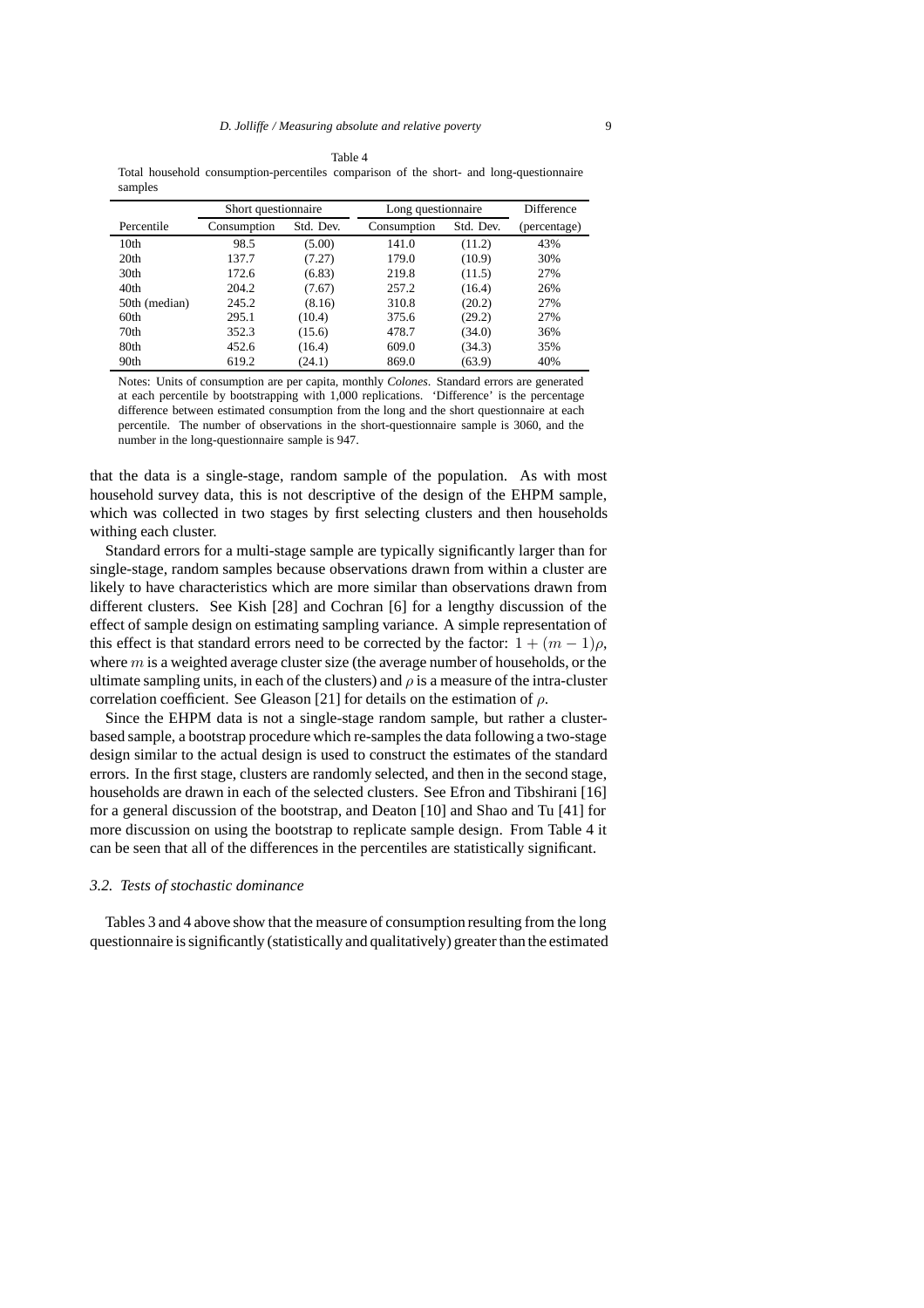

Fig. 1. Test of first-order stochastic dominance, total consumption.

value of consumption from the short questionnaire. One way to explore how this difference in consumption levels affects poverty measurement is to examine the range over which the long questionnaire stochastically dominates the short questionnaire. To see how dominance relates to poverty measurement, assume that  $x$  represents some measure of welfare, in this paper it is per capita household consumption, and let  $F(x)$  be the cumulative density function. Consider two distributions of x:  $F_1(x)$ and  $F_2(x)$ . If  $F_2(x) > F_1(x) \forall x$ , then the distribution of x described by  $F_1(x)$  firstorder stochastically dominates distribution  $F_2(x)$ . What we know from the inequality is that distribution 2 always has more mass in the lower part of the distribution, and as such is 'poorer' than distribution 1.

Stochastic dominance can be restricted in such a way that it need not hold over all  $x$ , but for some range in which we are particularly interested. An example of this is to look at first-order stochastic dominance over some range of feasible poverty lines, so we consider all z such that  $z_0 \leq z \leq z_1$ . Since the headcount index,  $P_0$ , is the fraction of the population below the poverty line, z, then  $P_0(z; F) = F(z)$ . If it is the case that:  $F_2(z) > F_1(z)$   $\forall z$  such that  $z_0 \le z \le z_1$  then we know that the headcount index will be higher for distribution 2 over all candidate poverty lines ranging from  $z_0$  to  $z_1$ . For definitions of higher-order dominance and more details on the connection between stochastic dominance and poverty and inequality analysis, see Cowell [7], Davidson and Duclos [9], and Howes [22].

Figure 1 presents the results from testing whether first-order stochastic dominance holds between the two distributions of consumption. The left-hand graph in Fig. 1 presents the cumulative distribution functions of total consumption resulting from the long and short questionnaire. The graph on the right-hand side presents the test statistic for whether the observed difference between the two cdf's is significant. The density function and the test statistics are constructed following Howes [22,23] where t-statistics are calculated over a grid of points and which implements the corrections for complex survey design. Dardanoni and Forcina [8] show that the Howes test produces conservative estimates as it does not use information on the asymptotic covariance structure of the difference in the poverty incidence curves. Davidson and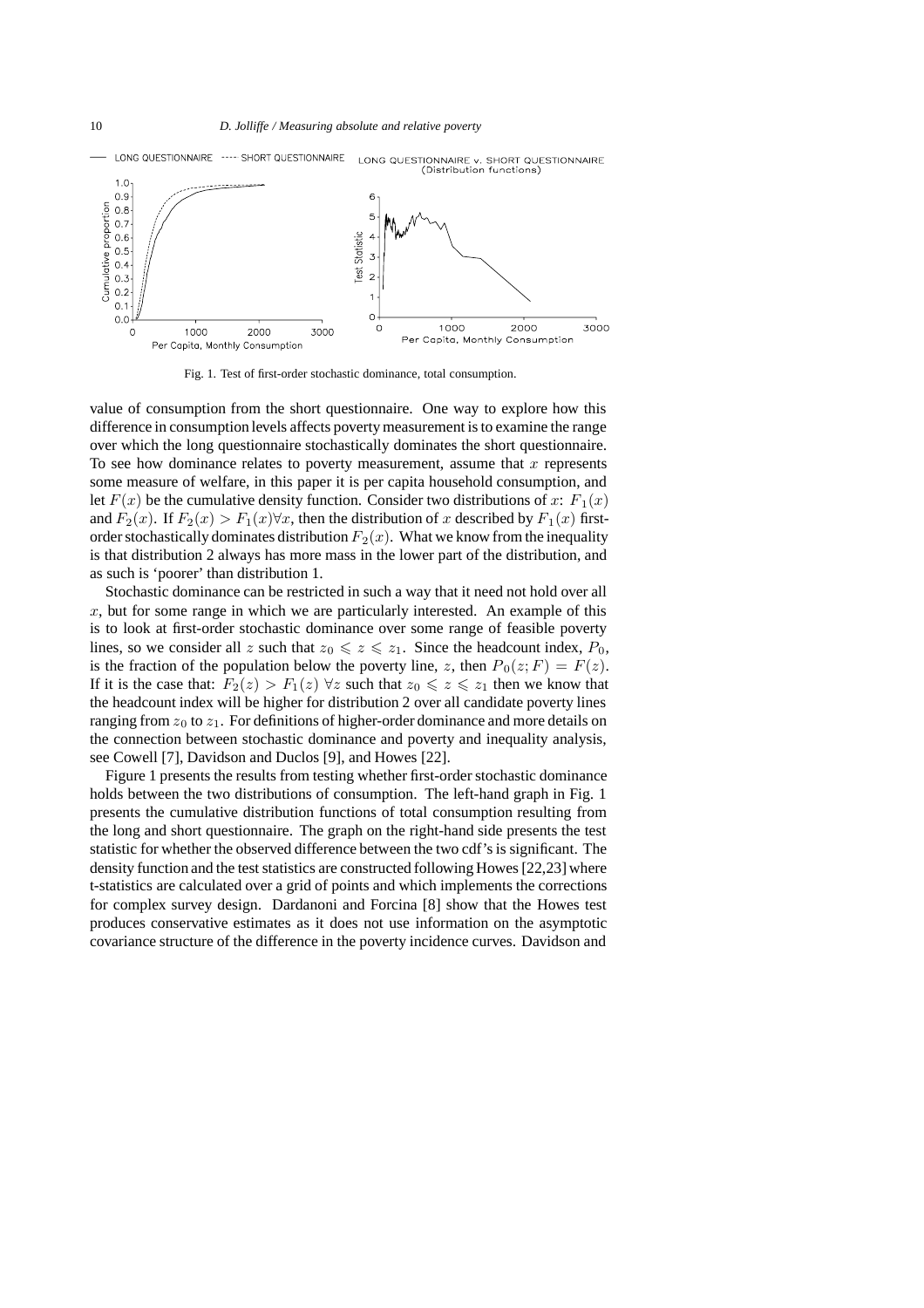

Fig. 2. Test of first-order stochastic dominance, food consumption.

Duclos [9] propose an alternative, more powerful test, but they employ the untenable assumption for this case that data are drawn in a pure random draw, and not any sort of complex design.

The primary result is that the distribution of the estimated total consumption variable generated from the long questionnaire stochastically dominates the distribution of consumption data from the short questionnaire. This dominance is significant at the 95 percent confidence level for 96 percent of the distribution, in terms of the combined samples, and covers the range from 64 to 1,402 *Colones*. An implication of this is that for a candidate poverty line in this range of values, the long questionnaire will generate a significantly lower estimate of the incidence of absolute poverty. Similarly, the long-questionnaire sample second-order stochastic dominates the short-questionnaire at the 95 percent confidence level for 98 percent of the distribution, in terms of the combined samples. The range of this dominance begins at 64 *Colones* and continues with no crossing of the deficit curves at any higher value. An implication of this is that for any candidate poverty line greater than 64 *Colones* per month, the long questionnaire will generate a significantly lower estimate of the poverty-gap index, or the depth of poverty.

This basic result of first-order stochastic dominance over almost the entire range also holds true when examining the food and non-food components of total household consumption (see Figs 2 and 3). The difference in CDF's between food consumption from the long questionnaire and the short questionnaire is significant (at the 95 percent confidence level) over the range from 64 to 1173 *Colones*, or 95 percent of the distribution. Similarly non-food consumption, as measured by the long questionnaire, first-order stochastically dominates non-food consumption from the short questionnaire from two to 456 Colones (or 98 percent of the distribution).

The stochastic dominance analysis provides the basic result that the incidence and depth of poverty will be significantly worse if measured using data from the short questionnaire than if measured using data from the long questionnaire. This result is robust to an extremely wide range of candidate poverty lines, and it is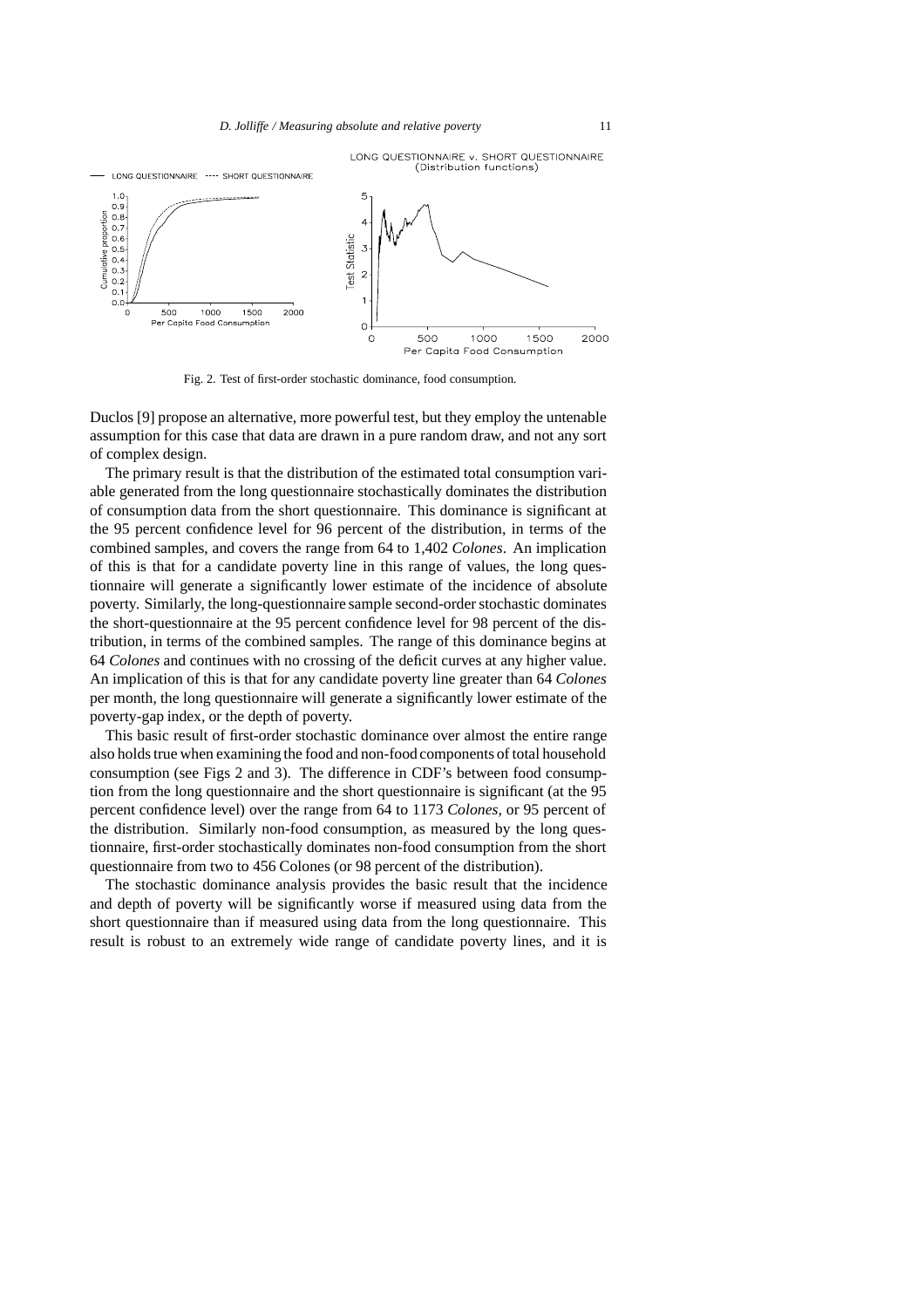12 *D. Jolliffe / Measuring absolute and relative poverty*



Fig. 3. Test of first-order stochastic dominance, non-food consumption.

robust to whether considering the headcount index or the poverty-gap index. The decomposition of consumption into food and non-food components illustrates that the result that measured poverty will be worse from the short questionnaire is also robust to variations in the definition of the welfare indicator, for example the result will be robust to a food-only indicator.

#### **4. Comparison of poverty indices – absolute and relative measures**

The tests of stochastic dominance show that absolute poverty will be greater when measured with the short questionnaire regardless of the magnitude of the poverty line (except for the implausibly low value of less than 64 *Colones* per month – less than \$0.25 per day in 1994). To get a sense of the magnitude of the difference, Table 5 lists estimates of the headcount, poverty-gap, and squared poverty-gap indices, as well as their standard errors. (For details on these three common indices, see Foster et al. [19].) When standard errors for poverty indices are discussed, it is typically assumed that the data come from a single-stage, random draw of the population. (See Kakwani [27] for example.) Since the EHPM is a multi-stage draw and it is to be expected that this characteristic of the sample design will dramatically increase the estimated standard errors. See Howes and Lanjouw [24] for examples supporting this assertion and for correct estimates of the sampling variance under various sample designs. The standard errors in Table 5 correct for sample weights and design using the program described in Jolliffe and Semykina [25].

In order to provide a comparison of poverty estimates for El Salvador in a policyrelevant context, I follow the methodology used to estimate the 1994 level of poverty in World Bank [43]. In this report, the authors estimate their reference poverty line to be 667 *Colones* per month (approximately \$75 per month in 1994). This poverty line is the sum of the per capita cost of a basic food bundle as estimated by the *Ministerio de Planificacion* (MIPLAN), and a per capita allowance for non-food consumption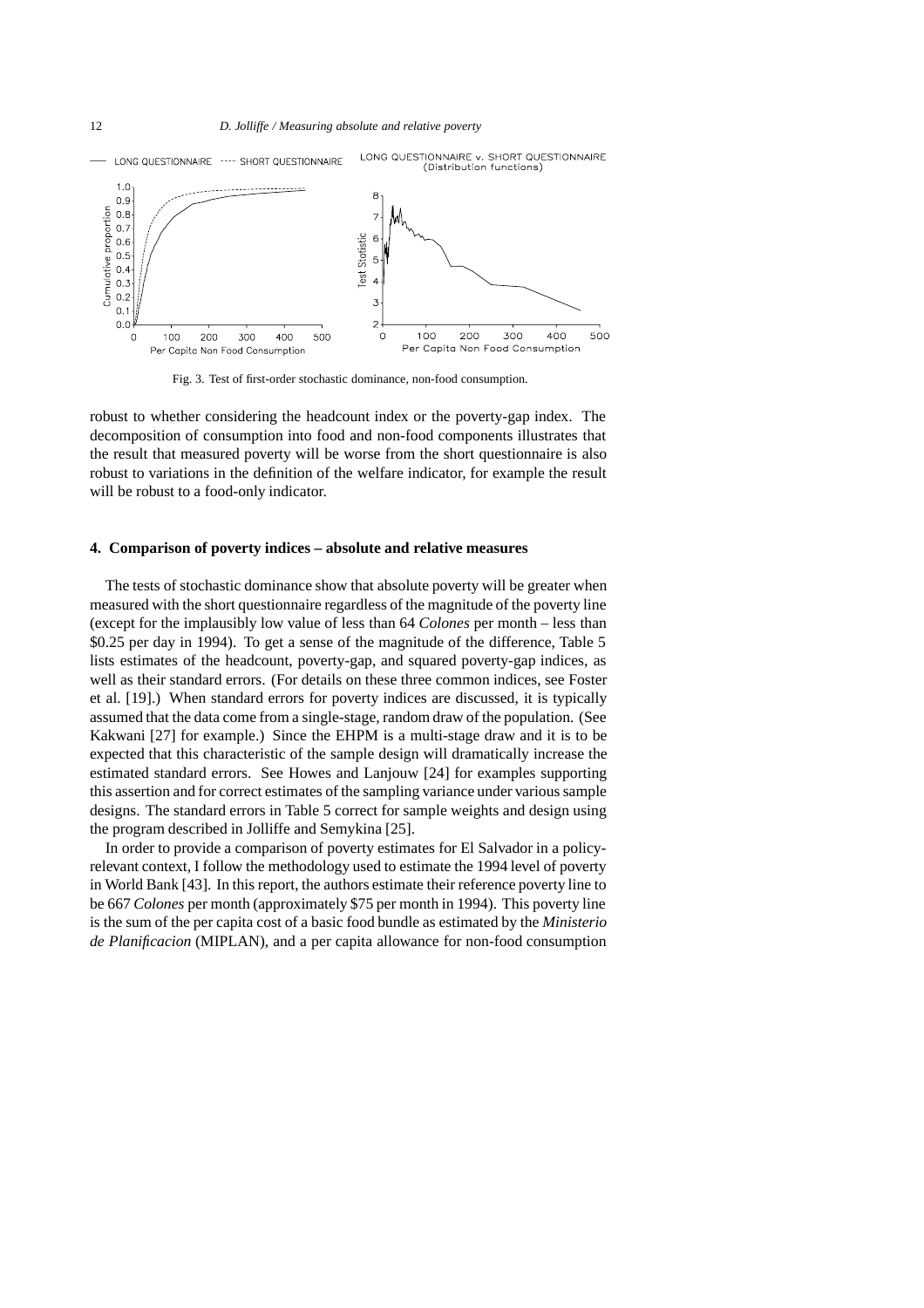Table 5 Absolute and relative poverty, comparison of the short- and long-questionnaire samples

|                                                         | <b>Short</b>  | Long          | $H_0$ : Long = Short |            |
|---------------------------------------------------------|---------------|---------------|----------------------|------------|
|                                                         | questionnaire | questionnaire | t-statistic          | $p$ -value |
| Absolute Poverty Line (667 Colones per month)           |               |               |                      |            |
| Headcount                                               | 0.888(0.007)  | 0.787(0.017)  | 5.49                 | 0.000      |
| Poverty-gap                                             | 0.484(0.008)  | 0.372(0.014)  | 6.95                 | 0.000      |
| Squared poverty-gap                                     | 0.305(0.007)  | 0.212(0.011)  | 7.13                 | 0.000      |
| Absolute Poverty Line, Severe (333.5 Colones per month) |               |               |                      |            |
| Headcount                                               | 0.566(0.014)  | 0.387(0.022)  | 6.86                 | 0.000      |
| Poverty-gap                                             | 0.204(0.007)  | 0.118(0.010)  | 7.04                 | 0.000      |
| Squared poverty-gap                                     | 0.100(0.005)  | 0.051(0.005)  | 6.93                 | 0.000      |
| Relative Poverty Line (half of median)                  |               |               |                      |            |
| Headcount                                               | 0.132(0.010)  | 0.117(0.016)  | 0.80                 | 0.427      |
| Poverty-gap                                             | 0.032(0.003)  | 0.027(0.004)  | 1.00                 | 0.317      |
| Squared poverty-gap                                     | 0.012(0.001)  | 0.010(0.002)  | 0.89                 | 0.371      |
| Relative Poverty Line (half of mean)                    |               |               |                      |            |
| Headcount                                               | 0.271(0.013)  | 0.261(0.022)  | 0.391                | 0.696      |
| Poverty-gap                                             | 0.074(0.005)  | 0.071(0.008)  | 0.318                | 0.751      |
| Squared poverty-gap                                     | 0.030(0.002)  | 0.028(0.004)  | 0.447                | 0.655      |

Notes: The absolute poverty line refers to a monthly per capita consumption level of 667 *Colones*. This poverty line is the sum of the cost of a basic food basket and an allowance for non-food consumption. See World Bank [43] and MIPLAN [34, 35] for details. Standard errors are corrected for sample weights and design. See Jolliffe and Semykina [25] for details.

which is equal to the average amount spent on non-food items by households with food expenditures equal in value to the MIPLAN food basket. Following World Bank [43], rural consumption levels are inflated by a factor of 60 percent to account for spatial price variation. This correction is based on MIPLAN [34,35] which estimates the cost of the basic food basket in urban areas and then observes a 60 percent cost difference in purchasing this bundle in rural and urban areas. World Bank [43] also considers an estimate of a severe poverty line, which is one half the value of the reference poverty line, or 333.5 *Colones* per month.

Table 5 shows that in terms of all three poverty indices and in terms of both the reference and severe poverty lines, measured absolute poverty is statistically significantly higher when estimated using the data from the short questionnaire than when considering the long questionnaire. The incidence of poverty, or the headcount, is 13 percent higher for the reference poverty line and 46 percent higher for the severe poverty line. Considering that the population of El Salvador in 1994 was approximately 5.5 million persons, the estimate from the short questionnaire implies that about 3.1 million persons live in severe poverty, while the long-questionnaire estimates suggest that 2.1 million persons are severely poor. In terms of the squaredpoverty gap index, the measure of severe poverty is almost twice as large when estimated from the short questionnaire.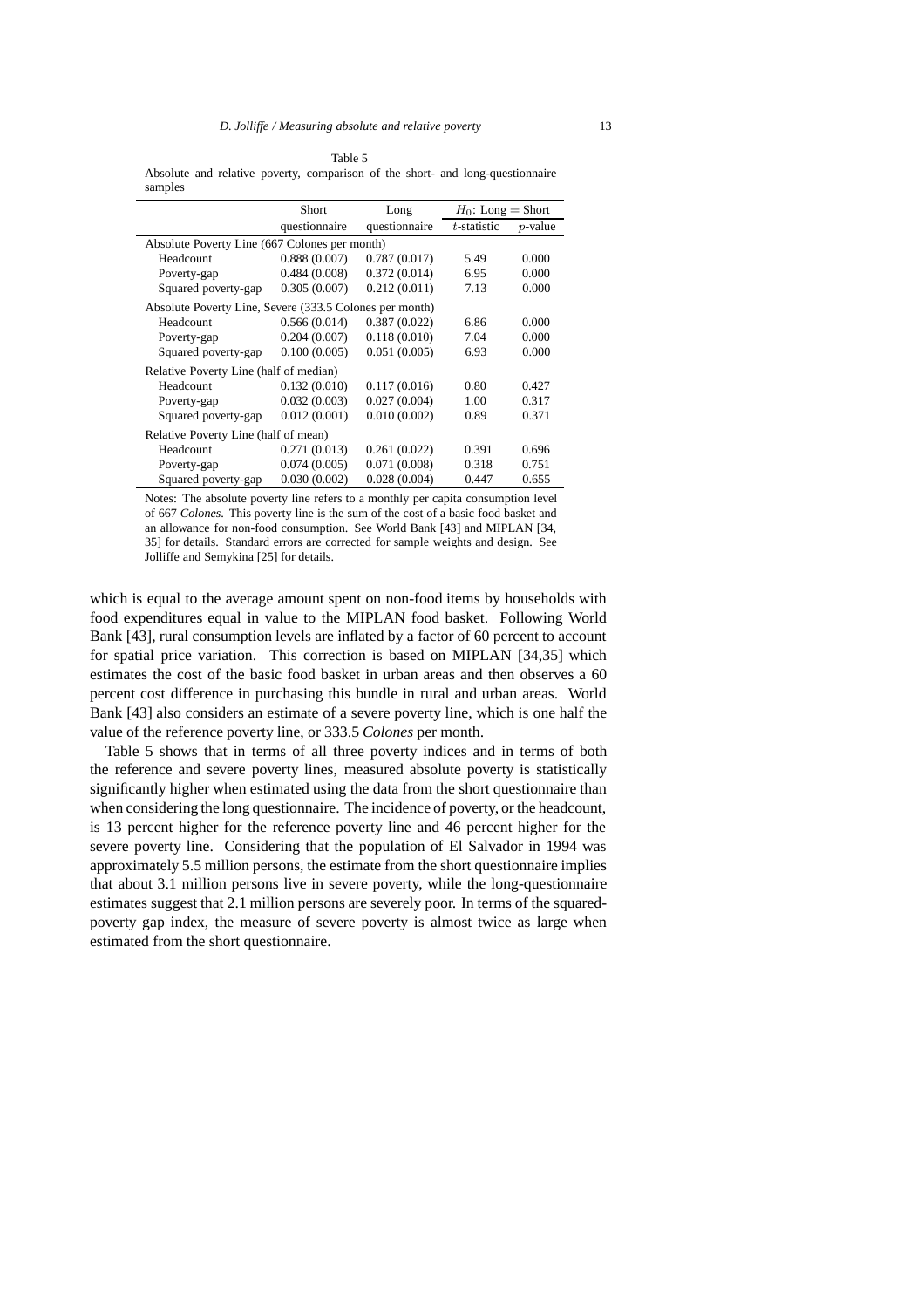|                     | Gini coefficient of inequality, national and by region and sector |               |                 |              |
|---------------------|-------------------------------------------------------------------|---------------|-----------------|--------------|
|                     | Long                                                              | Short         | $t$ -statistics | $P$ -value   |
|                     | questionnaire                                                     | questionnaire |                 | (two-tailed) |
| National:           | 0.401(0.022)                                                      | 0.404(0.017)  | 0.118           | 0.91         |
| Region:             |                                                                   |               |                 |              |
| Western             | 0.438(0.053)                                                      | 0.455(0.046)  | 0.242           | 0.81         |
| Central 1           | 0.388(0.032)                                                      | 0.398(0.042)  | 0.189           | 0.85         |
| Central 2           | 0.480(0.088)                                                      | 0.391(0.032)  | 0.950           | 0.34         |
| Eastern             | 0.361(0.038)                                                      | 0.355(0.017)  | 0.144           | 0.89         |
| San Salvador (AMSS) | 0.341(0.026)                                                      | 0.367(0.024)  | 0.735           | 0.46         |
| Urban/Rural:        |                                                                   |               |                 |              |
| Urban               | 0.375(0.021)                                                      | 0.382(0.016)  | 0.265           | 0.79         |
| Rural               | 0.424(0.041)                                                      | 0.426(0.031)  | 0.039           | 0.97         |

Table 6 Gini coefficient of inequality, national and by region and sector

Notes: Standard errors for Gini index were calculated using bootstrap procedure on 500 replications. See Jolliffe and Krushelnytskyy [26] for details.

The comparisons of poverty indices over the two samples assumes that there exists a definition of absolute poverty which is embodied in a fixed poverty line. Similarly the discussion of using stochastic dominance to examine the robustness of poverty comparisons to changes in the poverty line, also assumes a fixed poverty line over the compared samples. In many developed countries, though, poverty comparisons are made using poverty lines which are determined relative to the distribution of welfare. Two common methods used to estimate relative poverty is to set the poverty line at one half of the mean and the other is set at one half of the median.  $15$  Table 5 presents evidence that while there are statistically significant and qualitatively very important differences in measured absolute poverty over the two samples, there is essentially no difference at all in the estimated level of relative poverty. The level of relative poverty is the same over the two samples whether considering a poverty line set at half the mean or half the median, and it is the same whether considering the headcount, poverty-gap, or squared poverty-gap index.

This result of no difference in the level of relative poverty suggests that the shape of the distributions are somewhat similar. Measures of inequality also provide some information on the shape of the distribution, and comparisons of Gini inequality indices show that there are also no statistically significant differences in these measures over the two samples. Table 6 lists the Gini coefficient of inequality for the nation as well as for each region and by rural and urban sectors. Across all comparisons, there are no statistically significant differences in estimated inequality resulting from the long and short questionnaires.

While this result of no significant differences in relative poverty may encourage practitioners using data from modified questionnaires, it needs to be tempered by

<sup>&</sup>lt;sup>15</sup>Fuchs [20] proposes the relative poverty line at half of the median and O'Higgins and Jenkins [37] propose relative poverty equal to half of the mean. For examples of analysis which uses relative poverty lines, see Blackburn [3,4] who uses half the median and Blackwood and Lynch [5] who use half the mean. For a discussion of absolute versus relative poverty, see Foster [18].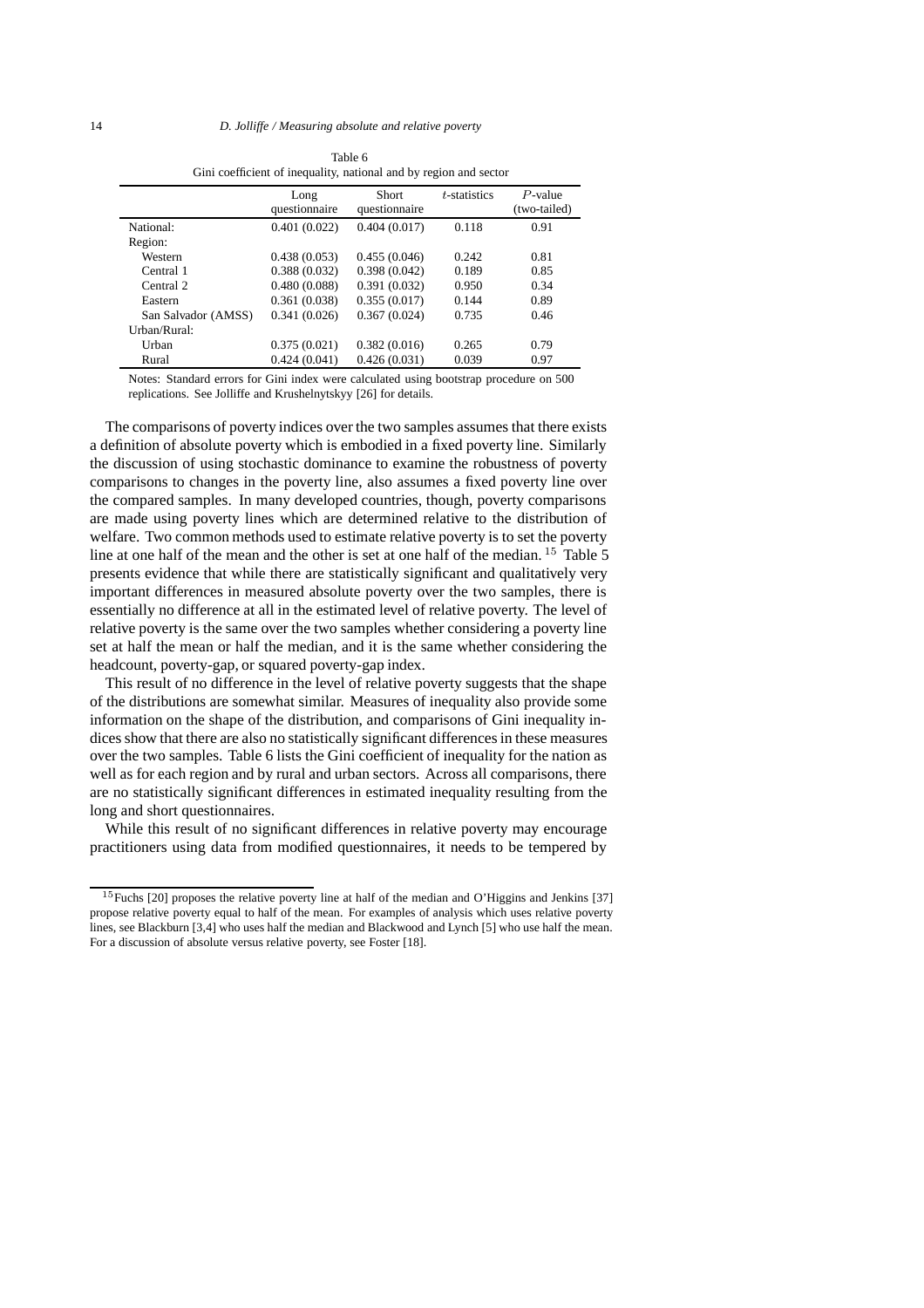Table 7

Distribution of absolute and relative poor individuals by region, comparison of short- and longquestionnaire samples

|                                               | Short questionnaire |       | Long questionnaire |       | $H_0$ : Long = Short                   |
|-----------------------------------------------|---------------------|-------|--------------------|-------|----------------------------------------|
|                                               | Frequency Percent   |       | Frequency Percent  |       | [ $\chi^2$ statistic, <i>p</i> -value] |
| Absolute Poverty Line (667 Colones per month) |                     |       |                    |       |                                        |
| Region:                                       |                     |       |                    |       |                                        |
| Western                                       | 2705                | 21.2% | 857                | 24.7% |                                        |
| Central 1                                     | 3094                | 24.2% | 945                | 27.2% |                                        |
| Central 2                                     | 1365                | 10.7% | 308                | 8.9%  |                                        |
| Eastern                                       | 2962                | 23.2% | 703                | 20.2% |                                        |
| San Salvador, AMSS                            | 2650                | 20.7% | 661                | 19.0% |                                        |
| Total                                         | 12776               | 100%  | 3474               | 100%  | $[x^2 = 61.4, p = 0.000]$              |
| Rural/Urban:                                  |                     |       |                    |       |                                        |
| Urban                                         | 6643                | 52.0% | 1745               | 50.2% |                                        |
| Rural                                         | 6133                | 48.0% | 1729               | 49.8% |                                        |
| Total                                         | 12776               | 100%  | 3474               | 100%  | $[\chi^2 = 4.29, p = 0.117]$           |
| Relative Poverty Line (half of median)        |                     |       |                    |       |                                        |
| Region:                                       |                     |       |                    |       |                                        |
| Western                                       | 549                 | 28.9% | 157                | 30.4% |                                        |
| Central 1                                     | 444                 | 23.4% | 149                | 29.0% |                                        |
| Central 2                                     | 238                 | 12.5% | 53                 | 10.3% |                                        |
| Eastern                                       | 584                 | 30.7% | 120                | 23.3% |                                        |
| San Salvador, AMSS                            | 86                  | 4.5%  | 36                 | 7.0%  |                                        |
| Total                                         | 1901                | 100%  | 515                | 100%  | $[\chi^2 = 25.3, p = 0.000]$           |
| Rural/Urban:                                  |                     |       |                    |       |                                        |
| Urban                                         | 789                 | 41.5% | 266                | 51.6% |                                        |
| Rural                                         | 1111                | 58.5% | 249                | 48.4% |                                        |
| Total                                         | 1901                | 100%  | 515                | 100%  | $[\chi^2 = 21.6, p = 0.000]$           |

Notes: The absolute poverty line refers to a monthly per capita consumption level of 667 *Colones*. This poverty line is the sum of the cost of a basic food basket and an allowance for non-food consumption. See World Bank [43] and MIPLAN [34,35] for details. The relative poverty line varies for each sample and is equal to one half the median value of monthly per capita consumption. Standard errors are calculated following See Jolliffe and Semykina [25].

considering that frequently poverty estimates are used to geographically target (or target on demographic characteristics) poverty-reduction policies. Table 7 shows that in terms of the geographic distribution of poor persons, there are significant differences over the two samples whether considering relative or absolute poverty. In fact, the difference in the distribution of the relative poor individuals over the two samples is statistically significant whether considering the five geographic regions of El Salvador, or simply just the rural / urban split.

In terms of relative poverty, the short questionnaire indicates that the large majority of poor persons are urban residents (59 percent of poor persons live in urban areas), whereas the data from the long questionnaire indicate that the majority of poor persons reside in rural areas (52 percent of poor persons live in rural areas). Again in terms of relative poverty, if the short questionnaire were used to target a geographic region, the data indicate that the highest incidence of poverty is in the Eastern region of El Salvador suggesting poverty-reduction policies should focus on this region.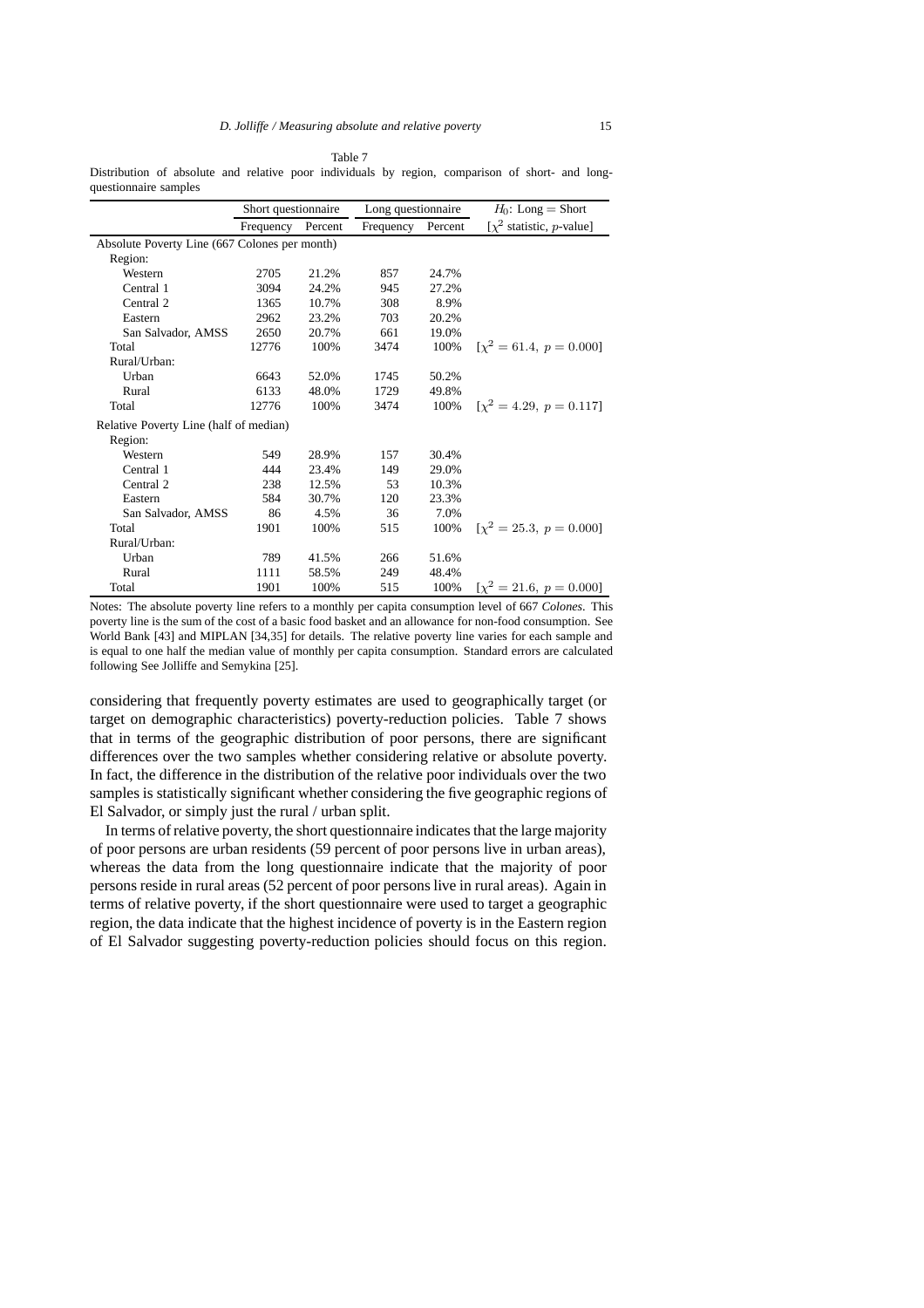When considering the long questionnaire, though, the data indicate that the highest incidence of poverty is in the Western region of El Salvador. While the relative poverty rates are unaffected by the two questionnaire designs for estimating the incidence of poverty at the national level, when used to examine the distribution of poor individuals for targeting purposes the measures of relative poverty have dramatically different implications.

## **5. Conclusion**

Using data from an experiment carried out by the Government of El Salvador, this paper shows that the estimated level of consumption is highly sensitive to questionnaire design. Responses to a longer, more detailed questionnaire on consumption result in a significantly higher estimate of total household consumption than the responses to a more condensed version of the same questionnaire. This paper also shows that measures of absolute poverty are significantly affected by the differences in measured consumption levels. In terms of absolute poverty, the data from the short questionnaire estimate that 1 million more persons live in severe poverty than when estimated using the results from the long questionnaire. Given the large and significant differences in the level of absolute poverty over the two questionnaire designs, this paper presents the somewhat surprisingly robust result that the measured level of relative poverty at the national level is the same regardless of questionnaire design. This lack of difference in relative poverty at the national level, though, is tempered by noting that the geographic distribution of (relatively) poor persons is significantly different across the two questionnaire designs.

These results are particularly important for policy makers and researchers who are tracking changes in standards of living over time or across countries. Frequently the design of a questionnaire changes from year to year for a particular country, and the results in this paper show that the change in the questionnaire can dramatically alter the estimate of poverty, even when no real changes occur. Similarly, when comparing across countries it is very rare that the same questionnaire is used in the countries being compared, and the results of this paper also suggest that the effect of variation in the questionnaires can be significant when making cross-country comparisons of welfare and poverty.

#### **Acknowledgement**

I thank Margaret Grosh and Kinnon Scott for their help and advice in designing the experiment, and for discussions leading to this paper. I also thank staff of the *Grupo Asesor Economico y Social* and the *Direccion de Informacion* (DI) of the Government of El Salvador for implementing the experiment. For useful comments, I thank Peter Lanjouw, Stephen Howes, Orley Ashenfelter, John Newman, Frank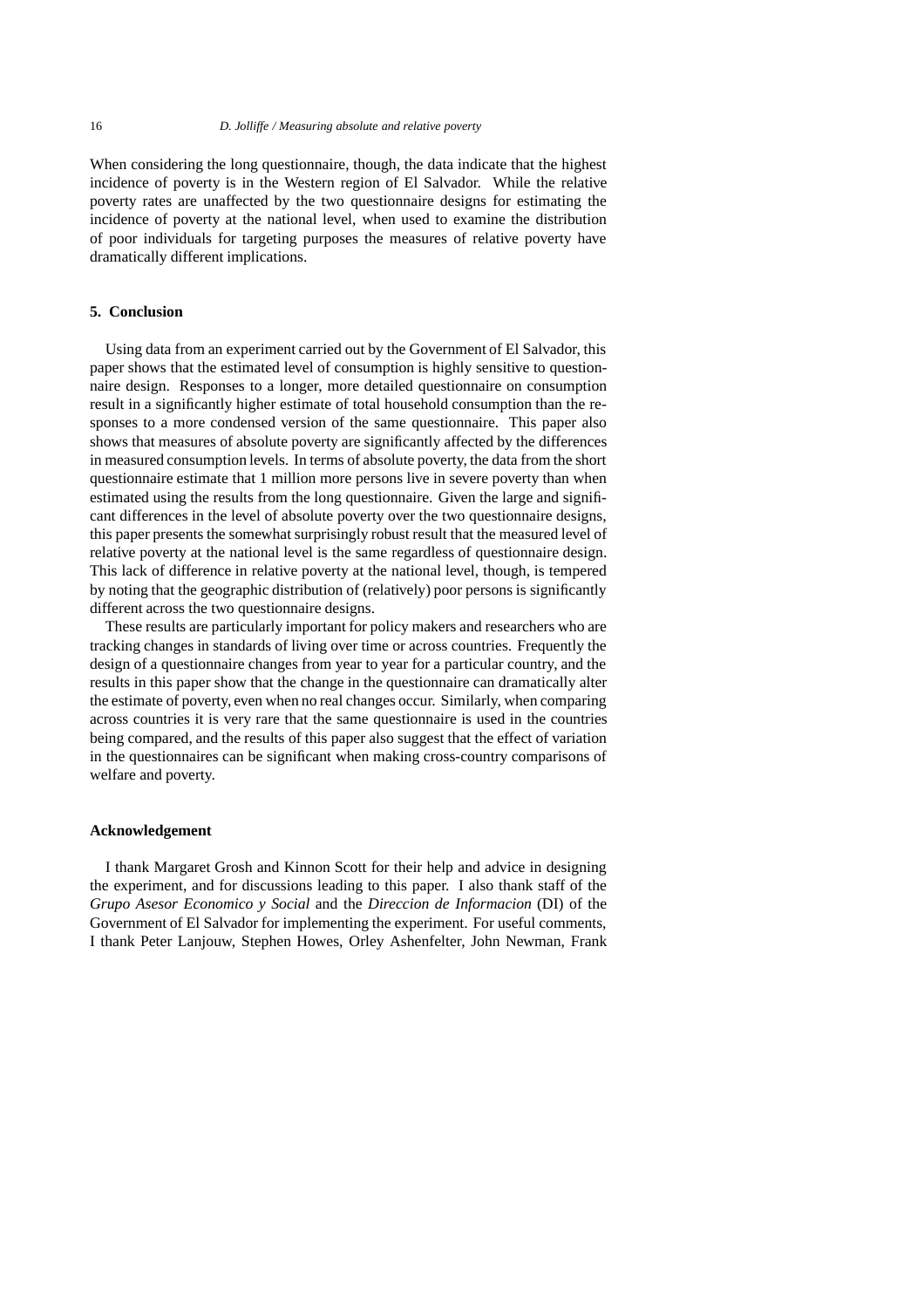Cowell, and session participants at the European Association of Labour Economists conference and the Latin American and Caribbean Economic Association conference. I also thank Anastassia Semykina and Bohdan Krushelnytskyy for excellent research assistance.

## **References**

- [1] R. Aaberge and I. Melby, The Sensitivity of Income Inequality to Choice of Equivalence Scales, *Review of Income and Wealth* **44** (1998), 565–569.
- [2] S. Anand and A. Sen, Human Development Index: Methodology and Measurement, *Human Development Report Office Occasional Papers* **12** (1994).
- [3] M.L. Blackburn, International Comparisons of Poverty, *American Economic Review* **84** (1994), 371–374.
- [4] M.L. Blackburn, The Sensitivity of International Poverty Comparisons, *Review of Income and Wealth* **44** (1998), 449–472.
- [5] D.L. Blackwood and R.G. Lynch, The Measurement of Inequality and Poverty: A Policy Maker's Guide to the Literature, *World Development* **22** (1994), 567–578.
- [6] W.G. Cochran, *Sampling Techniques,* (Third ed.), Wiley, New York, 1997.
- [7] F.A. Cowell, Measurement of Inequality, in: *Handbook of Income Distribution,* (Vol. 1), (Cha. 2), A. Atkinson and F. Bourguignon, eds, Amsterdam, London and New York: Elsevier, North-Holland, 2000.
- [8] V. Dardanoni and A. Forcina, Antonio, Inference for Lorenz Curve Orderings, *Econometrics Journal* **2** (1999), 49–75.
- [9] R. Davidson and J.Y. Duclos, Statistical Inference for Stochastic Dominance and for the Measurement of Poverty and Inequality, *Econometrica* **68** (2000), 1435–1464.
- [10] A. Deaton, *The Analysis of Household Survey,* John Hopkins, Baltimore, 1997.
- [11] A. Deaton and J. Muellbauer, *Economics and Consumer Behavior,* Cambridge University Press, Cambridge, 1980.
- [12] A. Deaton and J. Muellbauer, On Measuring Child Costs: With Applications to Poor Countries, *Journal of Political Economy* **94** (1986), 720–744.
- [13] A. Deaton and C. Paxson, Economies of Scale, Household Size, and the Demand for Food, *Journal of Political Economy* **106** (1998), 897–930.
- [14] J. Dreze and P.V. Srinivasan, Widowhood and Poverty in Rural India: Some Inferences from Household Survey Data, *Journal of Development Economics* **54** (1997), 217–234.
- [15] J.Y. Duclos and M. Mercader-Prats, Household Needs and Poverty: With Application to Spain and the UK, *Review of Income and Wealth* **45** (1999), 77–98.
- [16] B. Efron and R.J. Tibshirani, *An Introduction to the Bootstrap,* Monographs on Statistics and Applied Probability, 57, Chapman Hall, New York, 1993.
- [17] L. Ferreira, R. Buse and J.P. Chavas, Is There Bias in Computing Household Equivalence Scales? *Review of Income and Wealth* **44** (1998), 183–198.
- [18] J.E. Foster, Absolute versus Relative Poverty, *American Economic Review* **88** (1998), 335–341.
- [19] J.E. Foster, J. Greer and E. Thorbecke, A Class of Decomposable Poverty Measures, *Econometrica* **52** (1984), 761–765.
- [20] V. Fuchs, Comment on Measuring the Size of the Low-Income Population, in: *Six papers on the size distribution of wealth and income,* L. Soltow, ed., NBER, New York, 1969, pp. 198–202.
- [21] J. Gleason, Computing Intraclass Correlations and Large ANOVAS, *Stata Technical Bulletin* **35** (1997), 25–31.
- [22] S. Howes, *Income Distribution: Measurement, Transition and Analysis of Urban China, 1981– 1990,* Ph.D. Dissertation. London School of Economics and Political Science, University of London, 1993.
- [23] S. Howes, SAS Dominance Module, software package, 1994.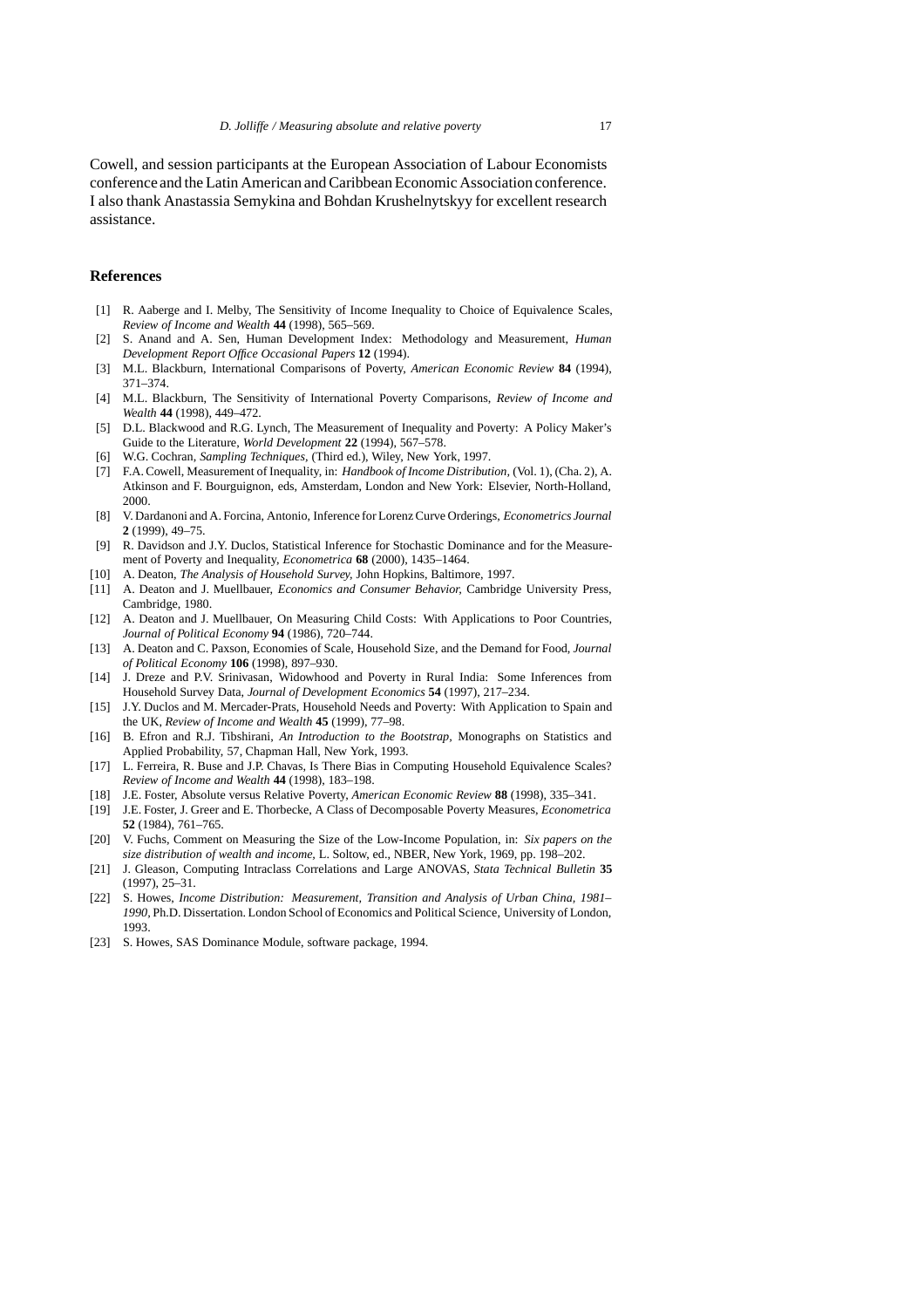- [24] S. Howes and J.O. Lanjouw, Does Sample Design Matter for Poverty Comparisons, *Review of Income and Wealth* **44** (1998), 99–109.
- [25] D. Jolliffe and A. Semykina, Robust Standard Errors for the Foster-Greer-Thorbecke Class of Poverty Indices: SEPOV, *Stata Technical Bulletin* **51** (1999), 34–36.
- [26] D. Jolliffe and B. Krushelnytskyy, Bootstrap Standard Errors for Indices of Inequality: INEQERR, *Stata Technical Bulletin* **51** (1999), 28–32.
- [27] N. Kakwani, Statistical Inference in the Measurement of Poverty, *Review of Economics and Statistics* **75** (1993), 632–639.
- [28] L. Kish, *Survey Sampling,* Wiley Classics Library Edition, New York, 1995.
- [29] S. Klasen, Measuring Poverty and Deprivation in South Africa, *Review of Income and Wealth* **46** (2000), 33–58.
- [30] G. Lancaster, R. Ray and M.R. Valenzuela, A Cross-Country Study of Equivalence Scales and Expenditure Inequality on Unit Record Household Budget Data, *Review of Income and Wealth* **45** (1999), 455–482.
- [31] P. Lanjouw, B. Milanovic and S. Paternostro, Economies of Scale and Poverty: The Impact of Relative Price Shifts During Economic Transition, *World Bank Policy Research Series,* Working Paper No. 2009, 1998.
- [32] P. Lanjouw and M. Ravallion, Poverty and Household Size, *The Economic Journal* **105** (1995), 1415–1434.
- [33] M. Lipton and M. Ravallion, Poverty and Policy, in: *The Handbook of Development Economics,* (Vol. III), J. Behrman and T.N. Srinivasan, eds, Elsevier Science, 1995.
- [34] Ministerio de Planificacion, Evaluacion de los Factores de Persistencia de La Pobreza en Los Hogares Pobres, MIPLAN, San Salvador, El Salvador, 1995.
- [35] Ministerio de Planificacion, Principales Resultados: Encuesta de Hogares de Propositos Multiples, MIPLAN and Ministerio de Relaciones Exteriores, San Salvador, El Salvador, 1995.
- [36] M. Nussbaum and A. Sen, eds, *The Quality of Life,* Clarendon Press, Oxford, 1993.
- [37] M. O'Higgins and S. Jenkins, Poverty in the EC: Estimates for 1975, 1980 and 1985, in: *Analysing poverty in the European Community: Policy issues, research options, and data sources,* R. Teekens and M.S. van Praag, eds, Office of Official Publications of the European Communities, Luxembourg, 1990, pp. 187–212.
- [38] M. Ravallion, *Poverty Comparisons,* Harwood Academic Press, Chur, Switzerland, 1993.
- [39] A. Sen, *Inequality Reexamined,* Harvard University Press, Cambridge, 1992.
- [40] A. Sen, Quality of Life and Economic Evaluation, *Academia Economic Papers* **25** (1997), 269–316.
- [41] J. Shao and D. Tu, *The Jackknife and Bootstrap,* Springer Series in Statistics, New York, 1995. [42] World Bank, How Should We Assess Poverty Using Data from Different Surveys? *Poverty Lines* **3**
- (1996). [43] World Bank, El Salvador. Rural Development Study, A World Bank Country Study, The World Bank, Washington, DC, 1998.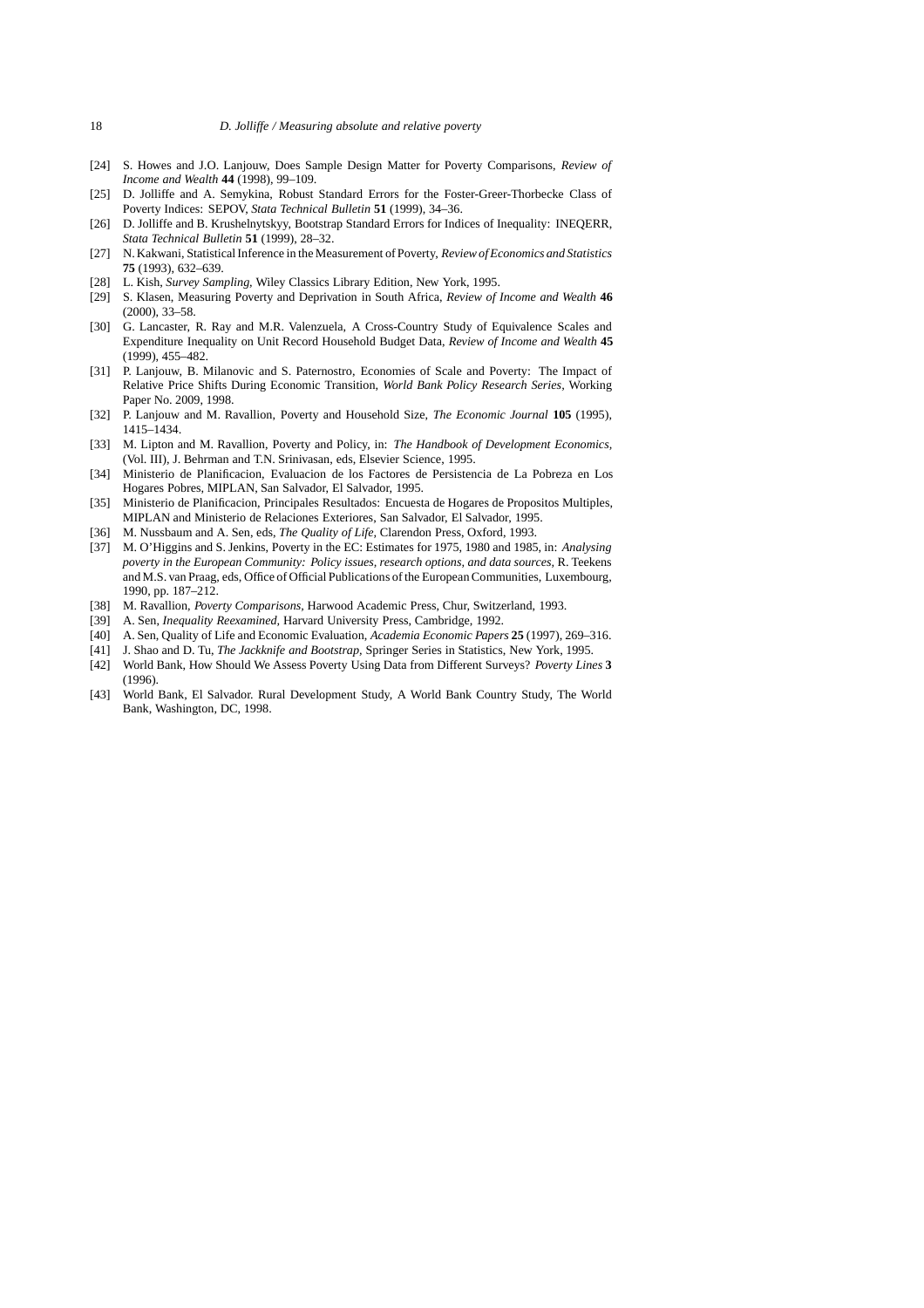Table A1

|                                       | <b>Short Questionnaire</b> | Beverages, and<br>Non-Alcoholic<br>Beverages,<br>Alcoholic<br>g                                                                                            | Tobacco                                                                      | 19. Personal Hygiene<br>-Products and                                                                               | Services                                                            | Cleaning and<br>Maintenance<br>Household<br>ສຸ                                                               | Products                                                                               | Transportation<br>Transportation<br>Private<br>21. Public<br>$\tilde{z}$                                                                                          |                                                                                                 | 23. Clothing and<br><b>Shoes</b>                                                                                                 |                                           | 24. Entertainment                                                                                                             |  |
|---------------------------------------|----------------------------|------------------------------------------------------------------------------------------------------------------------------------------------------------|------------------------------------------------------------------------------|---------------------------------------------------------------------------------------------------------------------|---------------------------------------------------------------------|--------------------------------------------------------------------------------------------------------------|----------------------------------------------------------------------------------------|-------------------------------------------------------------------------------------------------------------------------------------------------------------------|-------------------------------------------------------------------------------------------------|----------------------------------------------------------------------------------------------------------------------------------|-------------------------------------------|-------------------------------------------------------------------------------------------------------------------------------|--|
|                                       | <b>Ang Questionnaire</b>   | Beer (consumed in or out of<br>Carbonated Beverages<br>Other Non-Alcoholic<br>Coffee (instant)<br>Coffee (beans)<br>Beverages<br>s<br>Si<br>68.<br>g<br>\$ | Other Alcoholic Beverages<br>the house)<br>72. Cigarettes<br>$\vec{r}$       | 75. Toilet Paper<br>76. Other Personal Hygiene<br>Soap and Shampoo<br>73. Soap and SI<br>74. Toothpaste<br>Products | Other Personal Hygiene<br>Services<br>77. Haircuts<br>78.           | 79. Bars of Soap and Detergents<br>80. Brooms and Mops<br>81. Other Household Cleaning and                   | Maintenance Products                                                                   | Gas for Private Transportation<br>License (tramites) Fees for<br>Taxes (cuota) for Private<br>Public Transportation<br>Transportation<br>83.<br>84.<br>82.<br>85. | Clothing and Shoes for Boys<br>Clothing and Shoes for Men<br>Private Transportation<br>ಹೆ ಹೆ ಹೆ | Clothing and Shoes for Girls<br>Accessories for Women<br>Clothing and Shoes for<br>89. Clothing and Shoes for Men<br>Women<br>5. |                                           | 94. Recreational Equipment<br>95. Other Recreational<br>92. Presentations (lectura)<br>93. Recreational Trips<br>Expenditures |  |
| Items in Long and Short Questionnaire | <b>Short Questionnaire</b> |                                                                                                                                                            | Vegetables, and<br>peans-frijoles)<br>(excluding<br>-egumes<br>Fruits,<br>4. |                                                                                                                     |                                                                     | 15. Sugar, Sweets,<br>and Candies                                                                            |                                                                                        | and Condiments<br>Prepared Foods,<br>16. Packaged and                                                                                                             |                                                                                                 | 17 Food and                                                                                                                      | Beverages                                 | Outside of the<br>House                                                                                                       |  |
|                                       | <b>Long Ouestionnaire</b>  | Watermelon<br>Plantains<br>Cherries<br>Oranges<br>Mangos<br>Apples<br>್ದ<br>ಔ<br>$\ddot{z}$<br>38 <sub>1</sub><br>.<br>35<br>z.<br>36.                     | (excluding beans-frijoles)<br>Other Veg. and Legumes<br>48. Refined Sugar    | 50. Other Sugars and Candies<br>49. Raw Sugar<br>51. Honey                                                          | Potatoes (fried/deep-fried)<br>52. Powdered Soups<br>$\overline{3}$ | Mustard and Mayonnaise<br>54. Other Packaged Foods<br>57. Other Prepared Foods<br>55. Tamales<br>56. Pupusas | Spaghetti & Tomato<br>61. Other Condiments<br>60. Salt and Garlic<br>Sauce<br>ິສ.<br>ສ | House (food & beverages)<br>House (food & beverages)<br>Breakfast Outside of the<br>Lunch Outside of the<br>62.<br>63.                                            | House (food & beverages)<br>Dinner Outside of the<br>Ź.                                         | Refreshments Outside of<br>he House<br>śŚ.                                                                                       |                                           |                                                                                                                               |  |
|                                       | <b>Short Questionnaire</b> | Bread (francés)<br>Beans (frijoles)<br>Corn Tortillas<br>Bread (sweet)<br>Rice<br>ーベベチベ                                                                    | and Other Grains<br>Cereals, Pastas,<br>Ġ                                    | 45. Guisquil<br>$\overline{43}$<br>46.ī<br>and other Poultry<br>Chicken, Hen,<br>$\vec{r}$                          | <b>Other Meats</b><br>ထဲ                                            | (beef, pork, fish,<br>and seafood)                                                                           | Eggs<br>o,                                                                             | 10. Milk                                                                                                                                                          | 11. Cheese                                                                                      | 12. Other Dairy                                                                                                                  | Products                                  | 13. Oils and Fats                                                                                                             |  |
|                                       | <b>Long Questionnaire</b>  | Bread (francés)<br>Beans (frijoles)<br>Com Tortillas<br>Bread (sweet)<br>Rice<br>$\div$                                                                    | Cereals, Pastas, and<br>Other Grains<br>Noodles and<br>Macaronis<br>É<br>Ġ.  | 10. Other Poultry<br>Chicken<br>Hen<br>œ<br>o,                                                                      | 13. Processed Meat<br>Beef<br>12. Pork<br>$\exists$                 | Other Meats, Fish,<br>14. Fish and Seafood<br>and Seafood<br><u>is</u>                                       | 16. Hen Eggs<br>17. Other Eggs                                                         | 19. Pasteurized Milk<br>20. Powdered Milk<br>18. Fresh Milk                                                                                                       | Other Cheeses<br>Cheese (duro<br>21. Fresh Cheese<br>blandito)<br>$\overline{22}$<br>23.        | 26. Packaged Cream<br>Cheese Curd<br>25. Fresh Cream<br>24.                                                                      | Other Dairy Products<br>27. Butter<br>28. | 31. Margarine and Lard<br>32. Other Oils and Fats<br>29. Oil (in carton)<br>30 Oil (in bottle)                                |  |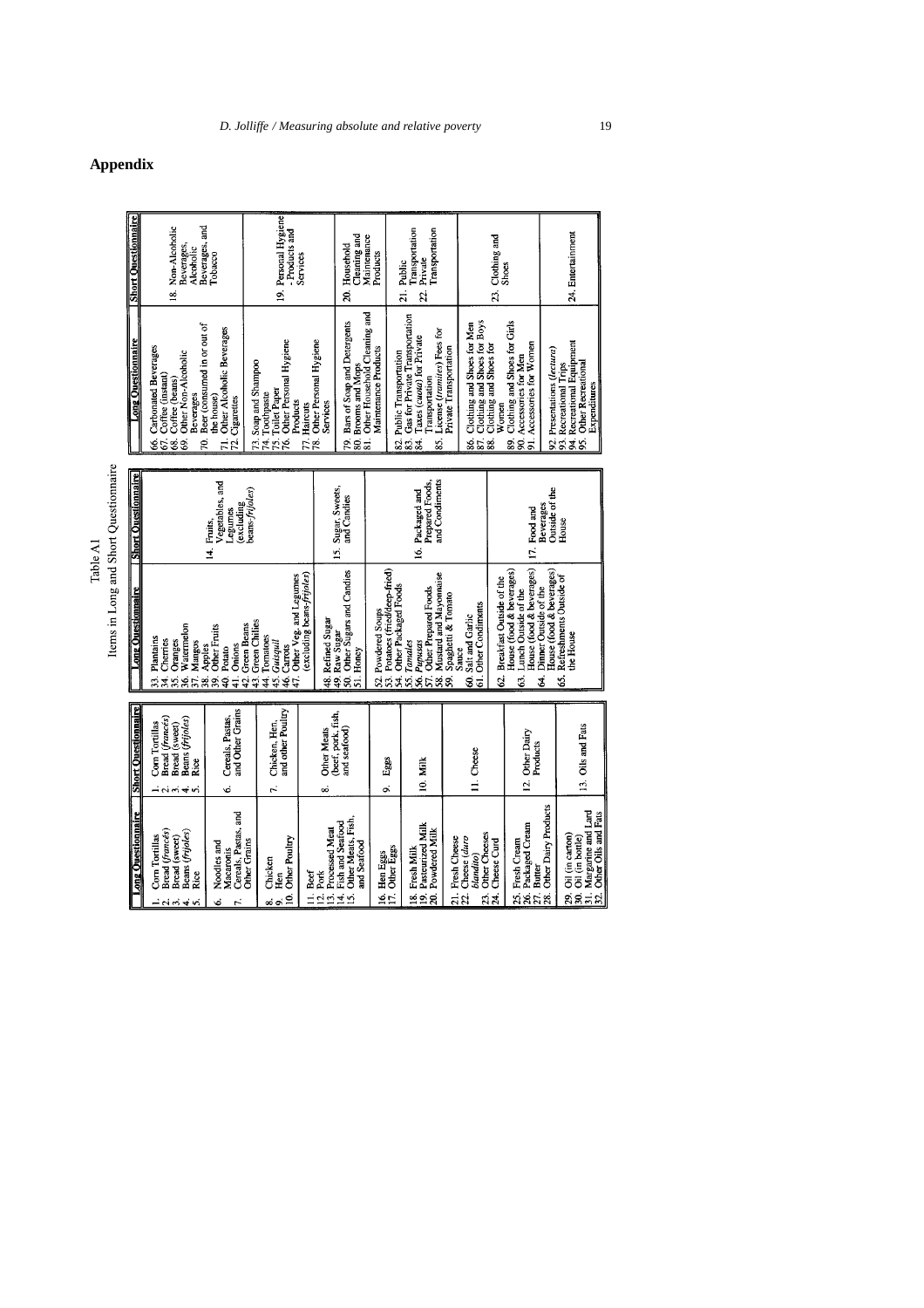# 20 *D. Jolliffe / Measuring absolute and relative poverty*

## Table A2 The short questionnaire

| (SOLO PARA EL JEFE DEL HOGAR O PERSONA ENGARGADA DEL GASTO DEL HOGAR)<br>1 En los ultimos 7 dias se consumió en este hogar, alguno de los siguientes alimentos ?<br><b>Gidden in Adeptits</b><br>Wallace<br><br>1 Compro 3 Autoconsumo 4 Asude Pennikar<br>Compre<br><b>A. Automorpholisten</b><br><b>B Aurache des Entants</b><br><b>6 Avuda Privada</b><br>P Otros |
|----------------------------------------------------------------------------------------------------------------------------------------------------------------------------------------------------------------------------------------------------------------------------------------------------------------------------------------------------------------------|
|                                                                                                                                                                                                                                                                                                                                                                      |
|                                                                                                                                                                                                                                                                                                                                                                      |
|                                                                                                                                                                                                                                                                                                                                                                      |
|                                                                                                                                                                                                                                                                                                                                                                      |
|                                                                                                                                                                                                                                                                                                                                                                      |
|                                                                                                                                                                                                                                                                                                                                                                      |
|                                                                                                                                                                                                                                                                                                                                                                      |
|                                                                                                                                                                                                                                                                                                                                                                      |
|                                                                                                                                                                                                                                                                                                                                                                      |
|                                                                                                                                                                                                                                                                                                                                                                      |
|                                                                                                                                                                                                                                                                                                                                                                      |
|                                                                                                                                                                                                                                                                                                                                                                      |
|                                                                                                                                                                                                                                                                                                                                                                      |
|                                                                                                                                                                                                                                                                                                                                                                      |
|                                                                                                                                                                                                                                                                                                                                                                      |
|                                                                                                                                                                                                                                                                                                                                                                      |
|                                                                                                                                                                                                                                                                                                                                                                      |
|                                                                                                                                                                                                                                                                                                                                                                      |
|                                                                                                                                                                                                                                                                                                                                                                      |
|                                                                                                                                                                                                                                                                                                                                                                      |
|                                                                                                                                                                                                                                                                                                                                                                      |
|                                                                                                                                                                                                                                                                                                                                                                      |
| . _ _ _ _<br>$\overline{\phantom{a}}$                                                                                                                                                                                                                                                                                                                                |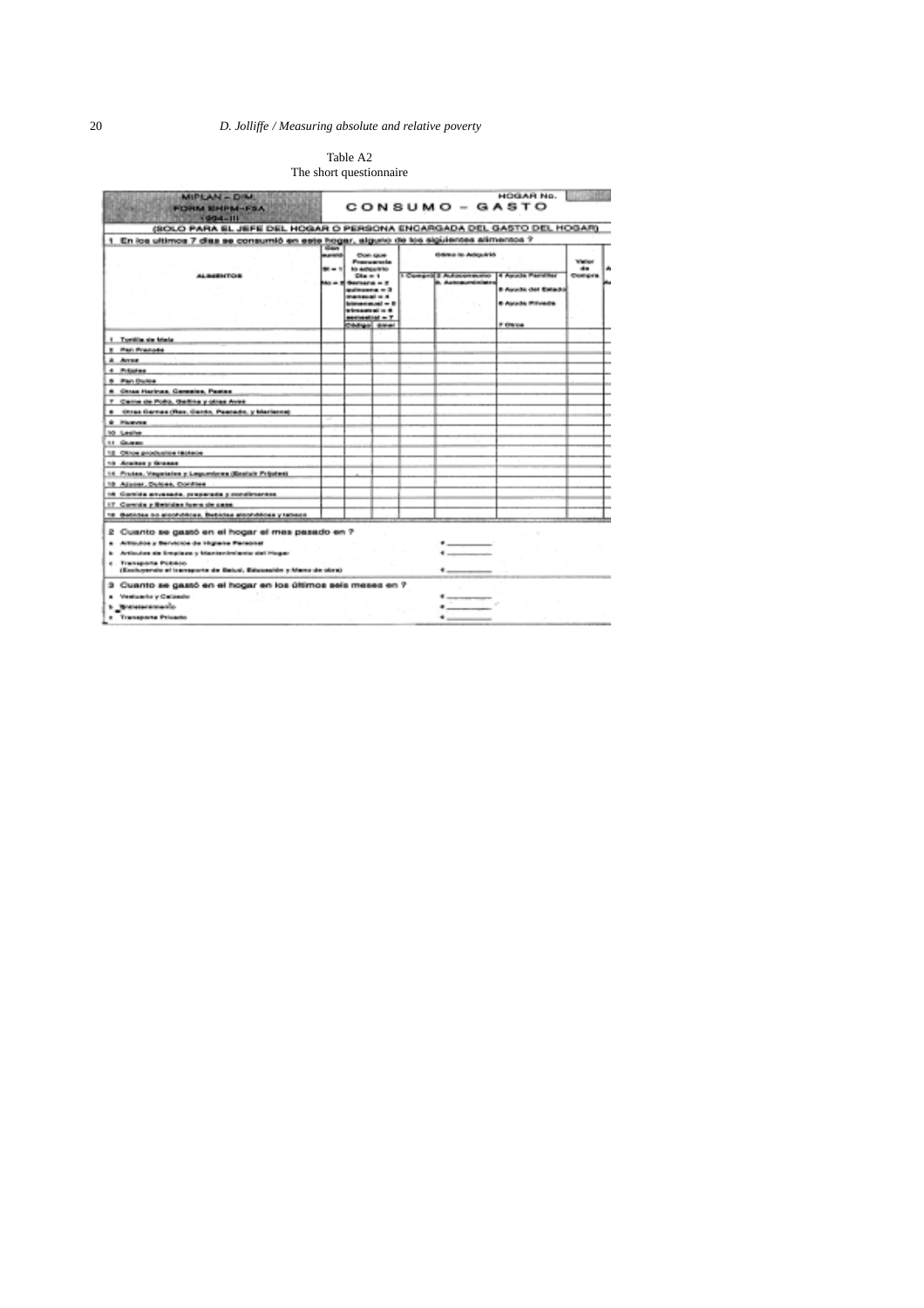## Table A3 The long questionnaire

|                                                   | MIPLAN - DIM<br>47124                                                                                                    |        |           |                                                                                                                            |        |                                      | CONSUMO - GASTO                                                                           |                       |                                    |       |
|---------------------------------------------------|--------------------------------------------------------------------------------------------------------------------------|--------|-----------|----------------------------------------------------------------------------------------------------------------------------|--------|--------------------------------------|-------------------------------------------------------------------------------------------|-----------------------|------------------------------------|-------|
|                                                   | <b>FORM ENPM-FS</b><br>$1994 - 111$                                                                                      |        |           |                                                                                                                            |        | HOGAR No. <b>1999</b>                |                                                                                           |                       |                                    |       |
|                                                   | (SOLO PARA EL JEFE DEL HOGAR O PERSONA ENCARGADA DEL GASTO DEL HOGAR)                                                    |        |           |                                                                                                                            |        |                                      |                                                                                           |                       |                                    |       |
|                                                   | Alguno de los mismitros de su fuerita ¿ ha conser-<br>mido alguno de los siguientes alimentos en los<br>ótimos 0 meses 7 |        |           | 4 Darante los últimos 36 ches<br>que ten a menudo adquisió los<br>diquientes productos ?<br>Charlo = 1                     |        | Obmo la Adquirió                     |                                                                                           |                       |                                    |       |
| <b>Tay</b><br><b>16.000</b><br><b>MAG</b><br>2012 | <b>MENCIONE LOS TEPRODUCTOS ANTES</b><br><b>RESERVED OF A PROPERTY AND STATE OF A PROPERTY AND INCLUSION</b>             |        |           | Beneral + 2<br>Quincented = 3<br>is - lagerad<br>Briannach - B<br>Trimmediati e di<br>Believers - T<br>No to adquirité = 8 |        | 1 Comprete Aves<br>mummino o 7 Otros | 2 Auto - 4 Ayusta Familian<br>2008aunu - 8 Ayusta del Estado<br>2 Auto - 9 Ayusta Frinada | <b>Value</b><br>$-45$ | <b>Walter</b><br>Autosomeutec<br>٠ | Other |
|                                                   | siguiente articulo<br>1 Tortifa de maiz                                                                                  |        |           | Frequencia                                                                                                                 | Codige |                                      |                                                                                           | Gompra                | <b>Aut</b>                         |       |
| ۴.<br>۰.                                          | r Par tenore                                                                                                             | Ŧ<br>Ŧ | $-1$<br>Ŧ |                                                                                                                            |        |                                      |                                                                                           |                       |                                    |       |
|                                                   | 1. 3 Par dutes                                                                                                           | ¥      | ı         |                                                                                                                            |        |                                      |                                                                                           |                       |                                    |       |
|                                                   | 1. 4 Prijotes                                                                                                            | ٦      | л         |                                                                                                                            |        |                                      |                                                                                           |                       |                                    |       |
| ٠.                                                | 6 Anne                                                                                                                   | ٦      | ٠         |                                                                                                                            |        |                                      |                                                                                           |                       |                                    |       |
| ٠.                                                | 6 Pideon y Masarronas                                                                                                    | ä      | ٠         |                                                                                                                            |        |                                      |                                                                                           |                       |                                    |       |
| ٤.                                                | 7 Chras harinas, corsulas y Pasias                                                                                       | π      | т         |                                                                                                                            |        |                                      |                                                                                           |                       |                                    |       |
| a)<br>ŧ.<br>٠.<br>٠                               |                                                                                                                          |        | 1         |                                                                                                                            |        |                                      |                                                                                           |                       |                                    |       |
| m<br>ŧ.                                           |                                                                                                                          |        |           |                                                                                                                            |        |                                      |                                                                                           |                       |                                    |       |
| т                                                 | 1 Caree de pollo                                                                                                         |        |           |                                                                                                                            |        |                                      |                                                                                           |                       |                                    |       |
| а.                                                | 3 Carre de galles                                                                                                        |        |           |                                                                                                                            |        |                                      |                                                                                           |                       |                                    |       |
| 2.                                                | 3 Chies Aves                                                                                                             |        |           |                                                                                                                            |        |                                      |                                                                                           |                       |                                    |       |
| з.<br>з.                                          | 4 Carre de ros                                                                                                           |        |           |                                                                                                                            |        |                                      |                                                                                           |                       |                                    |       |
| ж.                                                |                                                                                                                          |        |           |                                                                                                                            |        |                                      |                                                                                           |                       |                                    |       |
| t.                                                | <b>Canada (mili)</b><br>• Canagnosemia<br>• Pescalo y Mariera                                                            |        |           |                                                                                                                            |        |                                      |                                                                                           |                       |                                    |       |
| ×.                                                | 8 Chres centres, preceding y marisone                                                                                    |        |           |                                                                                                                            |        |                                      |                                                                                           |                       |                                    |       |
| ı.<br>٠                                           |                                                                                                                          |        |           |                                                                                                                            |        |                                      |                                                                                           |                       |                                    |       |
| 145<br>×.                                         |                                                                                                                          |        |           |                                                                                                                            |        |                                      |                                                                                           |                       |                                    |       |
| ğ                                                 | <b>THE REAL PROPERTY</b>                                                                                                 |        |           |                                                                                                                            |        |                                      |                                                                                           |                       |                                    |       |
| ٠                                                 |                                                                                                                          |        |           |                                                                                                                            |        |                                      |                                                                                           |                       |                                    |       |
| 3.3<br>٠<br>٠                                     |                                                                                                                          |        |           |                                                                                                                            |        |                                      |                                                                                           |                       |                                    |       |
| ٠<br>٠                                            |                                                                                                                          |        |           |                                                                                                                            |        |                                      |                                                                                           |                       |                                    |       |
| $\bullet$                                         | 1 Leche Newce                                                                                                            | ч      |           |                                                                                                                            |        |                                      |                                                                                           |                       |                                    |       |
| ٠                                                 | it Loche peateurizade                                                                                                    |        |           |                                                                                                                            |        |                                      |                                                                                           |                       |                                    |       |
| ٠<br>٠                                            | a Leche an police<br>4 Duest heard                                                                                       | x      |           |                                                                                                                            |        |                                      |                                                                                           |                       |                                    |       |
| ٠.                                                | 5 Guess durchlandiss                                                                                                     | ×      |           |                                                                                                                            |        |                                      |                                                                                           |                       |                                    |       |
| ۰                                                 | <b># Chross question</b>                                                                                                 | Ŧ      |           |                                                                                                                            |        |                                      |                                                                                           |                       |                                    |       |
| a.                                                | P Pagueson                                                                                                               | ī      |           |                                                                                                                            |        |                                      |                                                                                           |                       |                                    |       |
| a.<br>á.                                          | 8 Crama franca<br>9 Crama anysmaria                                                                                      | Ŧ<br>Ŧ | ۰         |                                                                                                                            |        |                                      |                                                                                           |                       |                                    |       |
| <b>.</b>                                          | 10 Marketpilla                                                                                                           | Ŧ      |           |                                                                                                                            |        |                                      |                                                                                           |                       |                                    |       |
| a.                                                | 11 Dires production lastered                                                                                             | Ŧ      |           |                                                                                                                            |        |                                      |                                                                                           |                       |                                    |       |
| a.<br>叫                                           |                                                                                                                          | Ŧ      | т         |                                                                                                                            |        |                                      |                                                                                           |                       |                                    |       |
| x<br>Ŧ1                                           | <b>Arelle sorriente annuncio</b><br>8. 2 Austin confients inseegade                                                      | ī<br>Ŧ | т         |                                                                                                                            |        |                                      |                                                                                           |                       |                                    |       |
| ٠                                                 | <b>3 Margarina y manters</b>                                                                                             | Ŧ      |           |                                                                                                                            |        |                                      |                                                                                           |                       |                                    |       |
| ä,                                                | 4 Clean April as y gramas                                                                                                | Ŧ      | т         |                                                                                                                            |        |                                      |                                                                                           |                       |                                    |       |
| ٠<br>٠                                            |                                                                                                                          | ī      |           |                                                                                                                            |        |                                      |                                                                                           |                       |                                    |       |
| τ<br>٠                                            | Plateness<br><b>Divinese</b>                                                                                             | Ŧ<br>Ŧ |           |                                                                                                                            |        |                                      |                                                                                           |                       |                                    |       |
| ×.                                                | 5 Nananjan                                                                                                               | Ŧ      |           |                                                                                                                            |        |                                      |                                                                                           |                       |                                    |       |
| ٠                                                 | 4 Bandian                                                                                                                | Ŧ      |           |                                                                                                                            |        |                                      |                                                                                           |                       |                                    |       |
|                                                   | a Margin                                                                                                                 | ī      |           |                                                                                                                            |        |                                      |                                                                                           |                       |                                    |       |
| ٠                                                 | 4 Marylands                                                                                                              | Ŧ      |           |                                                                                                                            |        |                                      |                                                                                           |                       |                                    |       |
| ä.<br>۰.                                          | T Clean Process<br>a Pass                                                                                                | ī<br>Ŧ |           |                                                                                                                            |        |                                      |                                                                                           |                       |                                    |       |
| ٠<br>٠                                            | 0 Cabular                                                                                                                | ī      |           |                                                                                                                            |        |                                      |                                                                                           |                       |                                    |       |
| ×.                                                | to Epres                                                                                                                 | Ŧ      | ٠         |                                                                                                                            |        |                                      |                                                                                           |                       |                                    |       |
| ٠                                                 | 11 Chile Hende                                                                                                           | ī      |           |                                                                                                                            |        |                                      |                                                                                           |                       |                                    |       |
|                                                   | 6. 12 Tomate<br>6. 13 Suite pull                                                                                         | Ŧ<br>Ŧ | ٠         |                                                                                                                            |        |                                      |                                                                                           |                       |                                    |       |
| ÷.                                                | 14 Innahuria                                                                                                             | Ŧ      | ٠         |                                                                                                                            |        |                                      |                                                                                           |                       |                                    |       |
| ۰.                                                | 18 Once Vegetales y Legumáres                                                                                            |        |           |                                                                                                                            |        |                                      |                                                                                           |                       |                                    |       |
|                                                   | (Secret Pripotes)                                                                                                        | ٠      |           |                                                                                                                            |        |                                      |                                                                                           |                       |                                    |       |
| ş.<br>琳                                           | <b>I Annual Felingia</b>                                                                                                 | т      | x         |                                                                                                                            |        |                                      |                                                                                           |                       |                                    |       |
|                                                   | 7. 3 Aissist no Pelinasia                                                                                                | Ŧ      | Ŧ<br>Ŧ    |                                                                                                                            |        |                                      |                                                                                           |                       |                                    |       |
|                                                   | 7. & Once anyonese, delose y confiber                                                                                    | π      | ٠         |                                                                                                                            |        |                                      |                                                                                           |                       |                                    |       |
| т.                                                | 4 Mint de abaja                                                                                                          | π      |           |                                                                                                                            |        |                                      |                                                                                           |                       |                                    |       |
| 7.<br>$\blacksquare$<br>T.<br>٠                   |                                                                                                                          | u      | л         |                                                                                                                            |        |                                      |                                                                                           |                       |                                    |       |
|                                                   |                                                                                                                          |        |           |                                                                                                                            |        |                                      |                                                                                           |                       |                                    |       |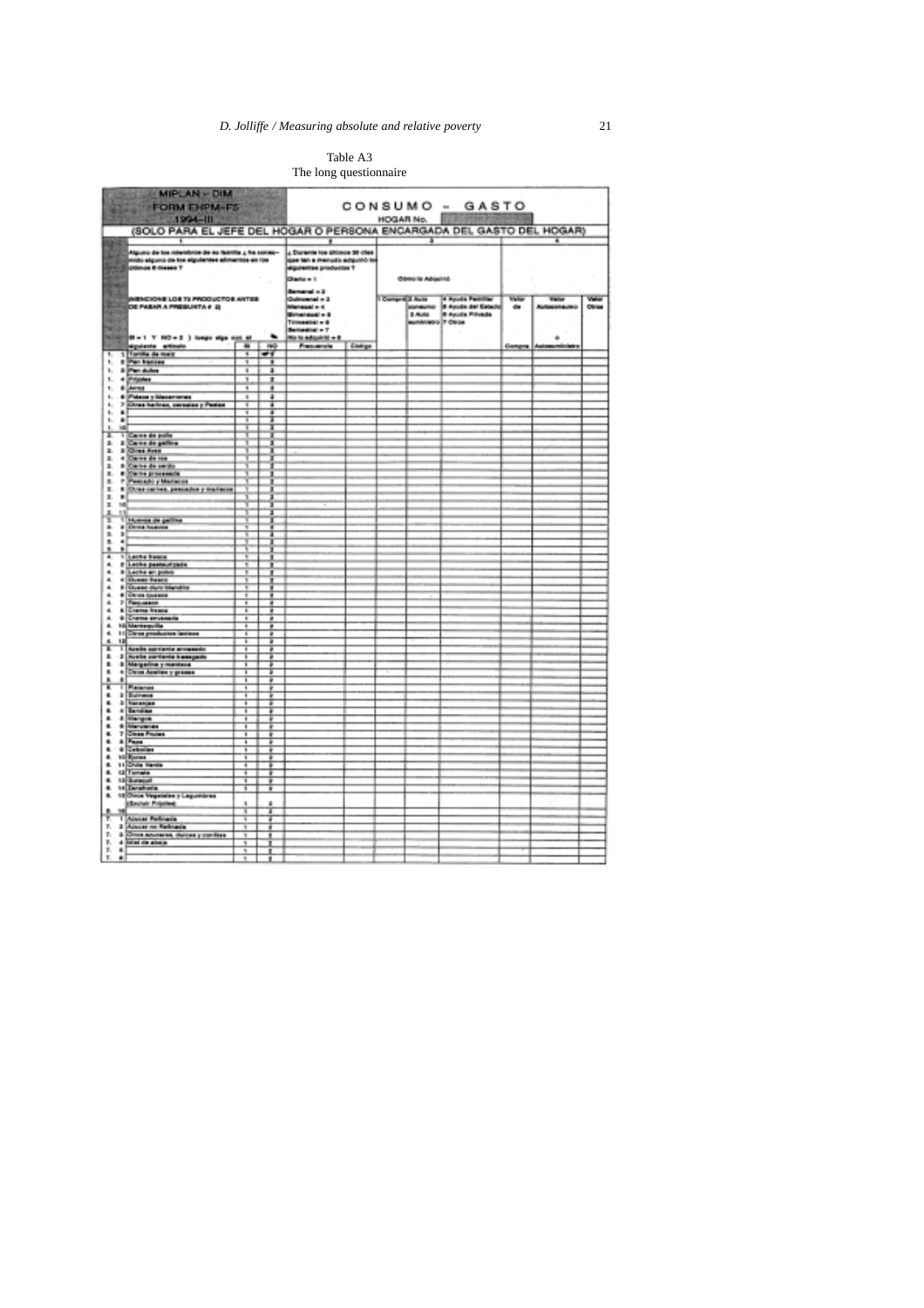# 22 *D. Jolliffe / Measuring absolute and relative poverty*

## Table A3 (continued)

| Alguno de los mismismos de su familla ¿ ha consu-<br>mos 50 dias<br>sido alguno de los siguientes alimentos en tos<br>que tan a menudo adquiritito<br>últimos 6 mases ?<br>siguiernes productos 7<br>Diama - 1<br><b>Como la Adaptria</b><br><b>Bemanal</b> = 3<br>INENCIONE LOS TE PRODUCTOS ANTES<br><b>Culneanal</b> = 3<br>1 Comprehi Auto<br>4 Apuda Familiar<br>Velon<br>Valu<br><b>Value</b><br>DE FROAR A PROGUNTA # 21<br>Merguel a A<br>consume<br>5 Ayude del Estado<br>Olives<br>$4$<br><b>Bimanauai</b> + 6<br>8 Auto<br>Telesanical a di<br>aumésiano<br>Senastral + 7<br>Black V NO = 2 3 large sign can al<br>8 Apada Privada<br>٠<br>players enoule<br>$\blacksquare$<br>Boget en patro<br>٦<br><b>Paper Many charge</b><br>۰<br>٠<br>т<br>Ŧ<br>۰.<br>3 Direct combine environments<br>Ŧ<br>Ŧ<br>4 Tama'es<br>٠.<br>Ŧ<br><b>B</b> Pupuaaa<br>ĩ<br>٠<br>4 Dire conida properada<br>٠<br>Ŧ<br>ä.<br>r<br>повеси у пауотеле<br>ī<br>٠<br>a Sales y pasta da tomata<br>ä<br><b>* Sel y Ain</b><br>1<br>100 Book conditions<br>۰<br>I<br>11 Beesports form de case<br>۰<br>(Enemida y betridig)<br>3<br>٠<br>12 AM until fuera de casa<br>(Comtate y beloide)<br>٠<br>٠<br>13 Oans Avera de sasa<br>ĸ<br>(paeroški y kološka)<br>ä<br>ü<br>14 Rehigerton (fuers de nass)<br>٠<br>Ŧ<br>ä<br>ŧ.<br>10 Belisten genommen<br>19 Cafe militäre<br>Ŧ<br>₽<br>÷<br>ĸ.<br>ø<br><b>IT Cale prenulate</b><br>a.<br>τ<br>٠<br>to Circus battidae no aimovalican<br>٠<br><b>Witnessee</b><br>٠<br>(behides derivo a fuera de cesa)<br>po Otras behides atoriulicas<br>٠<br>т<br>4. STORMSH<br>т<br>Ŧ<br>٠.<br>ш<br>Ŧ<br>٠<br>4. 23<br>Ŧ<br>朋<br>Ŧ<br>٠<br>¥.<br>1 Albert y shampy<br>2 Pasta de dierries<br>٠.<br>3 Pape Highesta<br>< Diras educate de Highese personal<br>٠.<br>т<br>т<br>٠<br>т<br>т<br>٠<br>8 Cories de peixe<br>z<br>4 Obje servizion de logiera personal<br>7 Julion de località<br>7<br>٠<br>٠<br>Jelion de bank y delargement<br>Ŧ<br>Ŧ<br>٠<br><b>Become y Inspeadores</b><br>T<br>т<br>a Clince entirection die Smarteste y<br>٠<br>manientenento del hogar<br>ä<br>8. 10<br>Ŧ<br>ä<br>٠<br>Ħ<br>Ŧ<br>Ŧ<br>¥<br>۰<br>Alguno de los miembros de su temille y ha consu-<br>¿ Ounante los ditimos 8 mess<br>nido alguno de ins siguientes alimentos en los<br>que tan a menudo adquisió los<br><b><i><u>Official 6 masss P</u></i></b><br>siguientes productos 1<br>Dáma to Adquirité<br>Diam'rs = 1<br>Semanal + 2<br><b>ESTE ANEMORY LOS 72 PRODUCTOS ANTES</b><br>A MELIOS PASAR A PREGUNTA P 23<br>I Competit Auto<br>4 Apuda Familiar<br>Districtorial = 3<br>Valu<br>$\sim$<br><b>Nigator</b><br>Mensuel = 6<br><b><i>UNIVERSI</i></b><br><b>Australia dal Bakado</b><br>dress<br>da.<br><b>Bimenauel + 6</b><br>5 Buite<br>Trimaginal a 6<br>sumánias<br>Samuenei a T<br>Bin 1 Y NO = 2   happ alge non at<br><b>RApude Privade</b><br>٠<br>×<br>×<br>10,000<br>siguiente articula<br>π<br>٦<br><b>Transporte Publica</b><br>penningendo al transporta de salud<br>Ŧ<br>10. 8 Euros de rehisto privado<br>10. 4 Tramber del vinious privado<br>10. 8 Marchettreerin de reliduate privado<br>з<br>10. #<br>Ŧ<br>46.<br>$\mathbb{Z}$<br>Ŧ<br>91.<br>1 Neelsenic y raisedo de honiza<br>Ŧ<br>11. 2 September parado para niño<br>11. 8 Hermario y seizado para mujar<br>ï<br>11. 4 Testuario y selando para niña<br>11. 6 Accessite para homine<br>٦<br>11. * Accessive pass mujer<br>11 <sup>7</sup><br>11.8<br>$11 - 4$<br>3<br>Ŧ<br>чá<br>ī<br>ä |  |  | ٠                  |  |  |  |  |
|--------------------------------------------------------------------------------------------------------------------------------------------------------------------------------------------------------------------------------------------------------------------------------------------------------------------------------------------------------------------------------------------------------------------------------------------------------------------------------------------------------------------------------------------------------------------------------------------------------------------------------------------------------------------------------------------------------------------------------------------------------------------------------------------------------------------------------------------------------------------------------------------------------------------------------------------------------------------------------------------------------------------------------------------------------------------------------------------------------------------------------------------------------------------------------------------------------------------------------------------------------------------------------------------------------------------------------------------------------------------------------------------------------------------------------------------------------------------------------------------------------------------------------------------------------------------------------------------------------------------------------------------------------------------------------------------------------------------------------------------------------------------------------------------------------------------------------------------------------------------------------------------------------------------------------------------------------------------------------------------------------------------------------------------------------------------------------------------------------------------------------------------------------------------------------------------------------------------------------------------------------------------------------------------------------------------------------------------------------------------------------------------------------------------------------------------------------------------------------------------------------------------------------------------------------------------------------------------------------------------------------------------------------------------------------------------------------------------------------------------------------------------------------------------------------------------------------------------------------------------------------------------------------------------------------------------------------------------------------------------------------------------------------------------------------------------------------------------------------------------------------------------------------------------------------------------------------------------------------------------------------------------------------------------------------------------------------------------------------------------------------------------------------------------------------------------------------------------------------|--|--|--------------------|--|--|--|--|
|                                                                                                                                                                                                                                                                                                                                                                                                                                                                                                                                                                                                                                                                                                                                                                                                                                                                                                                                                                                                                                                                                                                                                                                                                                                                                                                                                                                                                                                                                                                                                                                                                                                                                                                                                                                                                                                                                                                                                                                                                                                                                                                                                                                                                                                                                                                                                                                                                                                                                                                                                                                                                                                                                                                                                                                                                                                                                                                                                                                                                                                                                                                                                                                                                                                                                                                                                                                                                                                                                |  |  | L Dunante los sito |  |  |  |  |
|                                                                                                                                                                                                                                                                                                                                                                                                                                                                                                                                                                                                                                                                                                                                                                                                                                                                                                                                                                                                                                                                                                                                                                                                                                                                                                                                                                                                                                                                                                                                                                                                                                                                                                                                                                                                                                                                                                                                                                                                                                                                                                                                                                                                                                                                                                                                                                                                                                                                                                                                                                                                                                                                                                                                                                                                                                                                                                                                                                                                                                                                                                                                                                                                                                                                                                                                                                                                                                                                                |  |  |                    |  |  |  |  |
|                                                                                                                                                                                                                                                                                                                                                                                                                                                                                                                                                                                                                                                                                                                                                                                                                                                                                                                                                                                                                                                                                                                                                                                                                                                                                                                                                                                                                                                                                                                                                                                                                                                                                                                                                                                                                                                                                                                                                                                                                                                                                                                                                                                                                                                                                                                                                                                                                                                                                                                                                                                                                                                                                                                                                                                                                                                                                                                                                                                                                                                                                                                                                                                                                                                                                                                                                                                                                                                                                |  |  |                    |  |  |  |  |
|                                                                                                                                                                                                                                                                                                                                                                                                                                                                                                                                                                                                                                                                                                                                                                                                                                                                                                                                                                                                                                                                                                                                                                                                                                                                                                                                                                                                                                                                                                                                                                                                                                                                                                                                                                                                                                                                                                                                                                                                                                                                                                                                                                                                                                                                                                                                                                                                                                                                                                                                                                                                                                                                                                                                                                                                                                                                                                                                                                                                                                                                                                                                                                                                                                                                                                                                                                                                                                                                                |  |  |                    |  |  |  |  |
|                                                                                                                                                                                                                                                                                                                                                                                                                                                                                                                                                                                                                                                                                                                                                                                                                                                                                                                                                                                                                                                                                                                                                                                                                                                                                                                                                                                                                                                                                                                                                                                                                                                                                                                                                                                                                                                                                                                                                                                                                                                                                                                                                                                                                                                                                                                                                                                                                                                                                                                                                                                                                                                                                                                                                                                                                                                                                                                                                                                                                                                                                                                                                                                                                                                                                                                                                                                                                                                                                |  |  |                    |  |  |  |  |
|                                                                                                                                                                                                                                                                                                                                                                                                                                                                                                                                                                                                                                                                                                                                                                                                                                                                                                                                                                                                                                                                                                                                                                                                                                                                                                                                                                                                                                                                                                                                                                                                                                                                                                                                                                                                                                                                                                                                                                                                                                                                                                                                                                                                                                                                                                                                                                                                                                                                                                                                                                                                                                                                                                                                                                                                                                                                                                                                                                                                                                                                                                                                                                                                                                                                                                                                                                                                                                                                                |  |  |                    |  |  |  |  |
|                                                                                                                                                                                                                                                                                                                                                                                                                                                                                                                                                                                                                                                                                                                                                                                                                                                                                                                                                                                                                                                                                                                                                                                                                                                                                                                                                                                                                                                                                                                                                                                                                                                                                                                                                                                                                                                                                                                                                                                                                                                                                                                                                                                                                                                                                                                                                                                                                                                                                                                                                                                                                                                                                                                                                                                                                                                                                                                                                                                                                                                                                                                                                                                                                                                                                                                                                                                                                                                                                |  |  |                    |  |  |  |  |
|                                                                                                                                                                                                                                                                                                                                                                                                                                                                                                                                                                                                                                                                                                                                                                                                                                                                                                                                                                                                                                                                                                                                                                                                                                                                                                                                                                                                                                                                                                                                                                                                                                                                                                                                                                                                                                                                                                                                                                                                                                                                                                                                                                                                                                                                                                                                                                                                                                                                                                                                                                                                                                                                                                                                                                                                                                                                                                                                                                                                                                                                                                                                                                                                                                                                                                                                                                                                                                                                                |  |  |                    |  |  |  |  |
|                                                                                                                                                                                                                                                                                                                                                                                                                                                                                                                                                                                                                                                                                                                                                                                                                                                                                                                                                                                                                                                                                                                                                                                                                                                                                                                                                                                                                                                                                                                                                                                                                                                                                                                                                                                                                                                                                                                                                                                                                                                                                                                                                                                                                                                                                                                                                                                                                                                                                                                                                                                                                                                                                                                                                                                                                                                                                                                                                                                                                                                                                                                                                                                                                                                                                                                                                                                                                                                                                |  |  |                    |  |  |  |  |
|                                                                                                                                                                                                                                                                                                                                                                                                                                                                                                                                                                                                                                                                                                                                                                                                                                                                                                                                                                                                                                                                                                                                                                                                                                                                                                                                                                                                                                                                                                                                                                                                                                                                                                                                                                                                                                                                                                                                                                                                                                                                                                                                                                                                                                                                                                                                                                                                                                                                                                                                                                                                                                                                                                                                                                                                                                                                                                                                                                                                                                                                                                                                                                                                                                                                                                                                                                                                                                                                                |  |  |                    |  |  |  |  |
|                                                                                                                                                                                                                                                                                                                                                                                                                                                                                                                                                                                                                                                                                                                                                                                                                                                                                                                                                                                                                                                                                                                                                                                                                                                                                                                                                                                                                                                                                                                                                                                                                                                                                                                                                                                                                                                                                                                                                                                                                                                                                                                                                                                                                                                                                                                                                                                                                                                                                                                                                                                                                                                                                                                                                                                                                                                                                                                                                                                                                                                                                                                                                                                                                                                                                                                                                                                                                                                                                |  |  |                    |  |  |  |  |
|                                                                                                                                                                                                                                                                                                                                                                                                                                                                                                                                                                                                                                                                                                                                                                                                                                                                                                                                                                                                                                                                                                                                                                                                                                                                                                                                                                                                                                                                                                                                                                                                                                                                                                                                                                                                                                                                                                                                                                                                                                                                                                                                                                                                                                                                                                                                                                                                                                                                                                                                                                                                                                                                                                                                                                                                                                                                                                                                                                                                                                                                                                                                                                                                                                                                                                                                                                                                                                                                                |  |  |                    |  |  |  |  |
|                                                                                                                                                                                                                                                                                                                                                                                                                                                                                                                                                                                                                                                                                                                                                                                                                                                                                                                                                                                                                                                                                                                                                                                                                                                                                                                                                                                                                                                                                                                                                                                                                                                                                                                                                                                                                                                                                                                                                                                                                                                                                                                                                                                                                                                                                                                                                                                                                                                                                                                                                                                                                                                                                                                                                                                                                                                                                                                                                                                                                                                                                                                                                                                                                                                                                                                                                                                                                                                                                |  |  |                    |  |  |  |  |
|                                                                                                                                                                                                                                                                                                                                                                                                                                                                                                                                                                                                                                                                                                                                                                                                                                                                                                                                                                                                                                                                                                                                                                                                                                                                                                                                                                                                                                                                                                                                                                                                                                                                                                                                                                                                                                                                                                                                                                                                                                                                                                                                                                                                                                                                                                                                                                                                                                                                                                                                                                                                                                                                                                                                                                                                                                                                                                                                                                                                                                                                                                                                                                                                                                                                                                                                                                                                                                                                                |  |  |                    |  |  |  |  |
|                                                                                                                                                                                                                                                                                                                                                                                                                                                                                                                                                                                                                                                                                                                                                                                                                                                                                                                                                                                                                                                                                                                                                                                                                                                                                                                                                                                                                                                                                                                                                                                                                                                                                                                                                                                                                                                                                                                                                                                                                                                                                                                                                                                                                                                                                                                                                                                                                                                                                                                                                                                                                                                                                                                                                                                                                                                                                                                                                                                                                                                                                                                                                                                                                                                                                                                                                                                                                                                                                |  |  |                    |  |  |  |  |
|                                                                                                                                                                                                                                                                                                                                                                                                                                                                                                                                                                                                                                                                                                                                                                                                                                                                                                                                                                                                                                                                                                                                                                                                                                                                                                                                                                                                                                                                                                                                                                                                                                                                                                                                                                                                                                                                                                                                                                                                                                                                                                                                                                                                                                                                                                                                                                                                                                                                                                                                                                                                                                                                                                                                                                                                                                                                                                                                                                                                                                                                                                                                                                                                                                                                                                                                                                                                                                                                                |  |  |                    |  |  |  |  |
|                                                                                                                                                                                                                                                                                                                                                                                                                                                                                                                                                                                                                                                                                                                                                                                                                                                                                                                                                                                                                                                                                                                                                                                                                                                                                                                                                                                                                                                                                                                                                                                                                                                                                                                                                                                                                                                                                                                                                                                                                                                                                                                                                                                                                                                                                                                                                                                                                                                                                                                                                                                                                                                                                                                                                                                                                                                                                                                                                                                                                                                                                                                                                                                                                                                                                                                                                                                                                                                                                |  |  |                    |  |  |  |  |
|                                                                                                                                                                                                                                                                                                                                                                                                                                                                                                                                                                                                                                                                                                                                                                                                                                                                                                                                                                                                                                                                                                                                                                                                                                                                                                                                                                                                                                                                                                                                                                                                                                                                                                                                                                                                                                                                                                                                                                                                                                                                                                                                                                                                                                                                                                                                                                                                                                                                                                                                                                                                                                                                                                                                                                                                                                                                                                                                                                                                                                                                                                                                                                                                                                                                                                                                                                                                                                                                                |  |  |                    |  |  |  |  |
|                                                                                                                                                                                                                                                                                                                                                                                                                                                                                                                                                                                                                                                                                                                                                                                                                                                                                                                                                                                                                                                                                                                                                                                                                                                                                                                                                                                                                                                                                                                                                                                                                                                                                                                                                                                                                                                                                                                                                                                                                                                                                                                                                                                                                                                                                                                                                                                                                                                                                                                                                                                                                                                                                                                                                                                                                                                                                                                                                                                                                                                                                                                                                                                                                                                                                                                                                                                                                                                                                |  |  |                    |  |  |  |  |
|                                                                                                                                                                                                                                                                                                                                                                                                                                                                                                                                                                                                                                                                                                                                                                                                                                                                                                                                                                                                                                                                                                                                                                                                                                                                                                                                                                                                                                                                                                                                                                                                                                                                                                                                                                                                                                                                                                                                                                                                                                                                                                                                                                                                                                                                                                                                                                                                                                                                                                                                                                                                                                                                                                                                                                                                                                                                                                                                                                                                                                                                                                                                                                                                                                                                                                                                                                                                                                                                                |  |  |                    |  |  |  |  |
|                                                                                                                                                                                                                                                                                                                                                                                                                                                                                                                                                                                                                                                                                                                                                                                                                                                                                                                                                                                                                                                                                                                                                                                                                                                                                                                                                                                                                                                                                                                                                                                                                                                                                                                                                                                                                                                                                                                                                                                                                                                                                                                                                                                                                                                                                                                                                                                                                                                                                                                                                                                                                                                                                                                                                                                                                                                                                                                                                                                                                                                                                                                                                                                                                                                                                                                                                                                                                                                                                |  |  |                    |  |  |  |  |
|                                                                                                                                                                                                                                                                                                                                                                                                                                                                                                                                                                                                                                                                                                                                                                                                                                                                                                                                                                                                                                                                                                                                                                                                                                                                                                                                                                                                                                                                                                                                                                                                                                                                                                                                                                                                                                                                                                                                                                                                                                                                                                                                                                                                                                                                                                                                                                                                                                                                                                                                                                                                                                                                                                                                                                                                                                                                                                                                                                                                                                                                                                                                                                                                                                                                                                                                                                                                                                                                                |  |  |                    |  |  |  |  |
|                                                                                                                                                                                                                                                                                                                                                                                                                                                                                                                                                                                                                                                                                                                                                                                                                                                                                                                                                                                                                                                                                                                                                                                                                                                                                                                                                                                                                                                                                                                                                                                                                                                                                                                                                                                                                                                                                                                                                                                                                                                                                                                                                                                                                                                                                                                                                                                                                                                                                                                                                                                                                                                                                                                                                                                                                                                                                                                                                                                                                                                                                                                                                                                                                                                                                                                                                                                                                                                                                |  |  |                    |  |  |  |  |
|                                                                                                                                                                                                                                                                                                                                                                                                                                                                                                                                                                                                                                                                                                                                                                                                                                                                                                                                                                                                                                                                                                                                                                                                                                                                                                                                                                                                                                                                                                                                                                                                                                                                                                                                                                                                                                                                                                                                                                                                                                                                                                                                                                                                                                                                                                                                                                                                                                                                                                                                                                                                                                                                                                                                                                                                                                                                                                                                                                                                                                                                                                                                                                                                                                                                                                                                                                                                                                                                                |  |  |                    |  |  |  |  |
|                                                                                                                                                                                                                                                                                                                                                                                                                                                                                                                                                                                                                                                                                                                                                                                                                                                                                                                                                                                                                                                                                                                                                                                                                                                                                                                                                                                                                                                                                                                                                                                                                                                                                                                                                                                                                                                                                                                                                                                                                                                                                                                                                                                                                                                                                                                                                                                                                                                                                                                                                                                                                                                                                                                                                                                                                                                                                                                                                                                                                                                                                                                                                                                                                                                                                                                                                                                                                                                                                |  |  |                    |  |  |  |  |
|                                                                                                                                                                                                                                                                                                                                                                                                                                                                                                                                                                                                                                                                                                                                                                                                                                                                                                                                                                                                                                                                                                                                                                                                                                                                                                                                                                                                                                                                                                                                                                                                                                                                                                                                                                                                                                                                                                                                                                                                                                                                                                                                                                                                                                                                                                                                                                                                                                                                                                                                                                                                                                                                                                                                                                                                                                                                                                                                                                                                                                                                                                                                                                                                                                                                                                                                                                                                                                                                                |  |  |                    |  |  |  |  |
|                                                                                                                                                                                                                                                                                                                                                                                                                                                                                                                                                                                                                                                                                                                                                                                                                                                                                                                                                                                                                                                                                                                                                                                                                                                                                                                                                                                                                                                                                                                                                                                                                                                                                                                                                                                                                                                                                                                                                                                                                                                                                                                                                                                                                                                                                                                                                                                                                                                                                                                                                                                                                                                                                                                                                                                                                                                                                                                                                                                                                                                                                                                                                                                                                                                                                                                                                                                                                                                                                |  |  |                    |  |  |  |  |
|                                                                                                                                                                                                                                                                                                                                                                                                                                                                                                                                                                                                                                                                                                                                                                                                                                                                                                                                                                                                                                                                                                                                                                                                                                                                                                                                                                                                                                                                                                                                                                                                                                                                                                                                                                                                                                                                                                                                                                                                                                                                                                                                                                                                                                                                                                                                                                                                                                                                                                                                                                                                                                                                                                                                                                                                                                                                                                                                                                                                                                                                                                                                                                                                                                                                                                                                                                                                                                                                                |  |  |                    |  |  |  |  |
|                                                                                                                                                                                                                                                                                                                                                                                                                                                                                                                                                                                                                                                                                                                                                                                                                                                                                                                                                                                                                                                                                                                                                                                                                                                                                                                                                                                                                                                                                                                                                                                                                                                                                                                                                                                                                                                                                                                                                                                                                                                                                                                                                                                                                                                                                                                                                                                                                                                                                                                                                                                                                                                                                                                                                                                                                                                                                                                                                                                                                                                                                                                                                                                                                                                                                                                                                                                                                                                                                |  |  |                    |  |  |  |  |
|                                                                                                                                                                                                                                                                                                                                                                                                                                                                                                                                                                                                                                                                                                                                                                                                                                                                                                                                                                                                                                                                                                                                                                                                                                                                                                                                                                                                                                                                                                                                                                                                                                                                                                                                                                                                                                                                                                                                                                                                                                                                                                                                                                                                                                                                                                                                                                                                                                                                                                                                                                                                                                                                                                                                                                                                                                                                                                                                                                                                                                                                                                                                                                                                                                                                                                                                                                                                                                                                                |  |  |                    |  |  |  |  |
|                                                                                                                                                                                                                                                                                                                                                                                                                                                                                                                                                                                                                                                                                                                                                                                                                                                                                                                                                                                                                                                                                                                                                                                                                                                                                                                                                                                                                                                                                                                                                                                                                                                                                                                                                                                                                                                                                                                                                                                                                                                                                                                                                                                                                                                                                                                                                                                                                                                                                                                                                                                                                                                                                                                                                                                                                                                                                                                                                                                                                                                                                                                                                                                                                                                                                                                                                                                                                                                                                |  |  |                    |  |  |  |  |
|                                                                                                                                                                                                                                                                                                                                                                                                                                                                                                                                                                                                                                                                                                                                                                                                                                                                                                                                                                                                                                                                                                                                                                                                                                                                                                                                                                                                                                                                                                                                                                                                                                                                                                                                                                                                                                                                                                                                                                                                                                                                                                                                                                                                                                                                                                                                                                                                                                                                                                                                                                                                                                                                                                                                                                                                                                                                                                                                                                                                                                                                                                                                                                                                                                                                                                                                                                                                                                                                                |  |  |                    |  |  |  |  |
|                                                                                                                                                                                                                                                                                                                                                                                                                                                                                                                                                                                                                                                                                                                                                                                                                                                                                                                                                                                                                                                                                                                                                                                                                                                                                                                                                                                                                                                                                                                                                                                                                                                                                                                                                                                                                                                                                                                                                                                                                                                                                                                                                                                                                                                                                                                                                                                                                                                                                                                                                                                                                                                                                                                                                                                                                                                                                                                                                                                                                                                                                                                                                                                                                                                                                                                                                                                                                                                                                |  |  |                    |  |  |  |  |
|                                                                                                                                                                                                                                                                                                                                                                                                                                                                                                                                                                                                                                                                                                                                                                                                                                                                                                                                                                                                                                                                                                                                                                                                                                                                                                                                                                                                                                                                                                                                                                                                                                                                                                                                                                                                                                                                                                                                                                                                                                                                                                                                                                                                                                                                                                                                                                                                                                                                                                                                                                                                                                                                                                                                                                                                                                                                                                                                                                                                                                                                                                                                                                                                                                                                                                                                                                                                                                                                                |  |  |                    |  |  |  |  |
|                                                                                                                                                                                                                                                                                                                                                                                                                                                                                                                                                                                                                                                                                                                                                                                                                                                                                                                                                                                                                                                                                                                                                                                                                                                                                                                                                                                                                                                                                                                                                                                                                                                                                                                                                                                                                                                                                                                                                                                                                                                                                                                                                                                                                                                                                                                                                                                                                                                                                                                                                                                                                                                                                                                                                                                                                                                                                                                                                                                                                                                                                                                                                                                                                                                                                                                                                                                                                                                                                |  |  |                    |  |  |  |  |
|                                                                                                                                                                                                                                                                                                                                                                                                                                                                                                                                                                                                                                                                                                                                                                                                                                                                                                                                                                                                                                                                                                                                                                                                                                                                                                                                                                                                                                                                                                                                                                                                                                                                                                                                                                                                                                                                                                                                                                                                                                                                                                                                                                                                                                                                                                                                                                                                                                                                                                                                                                                                                                                                                                                                                                                                                                                                                                                                                                                                                                                                                                                                                                                                                                                                                                                                                                                                                                                                                |  |  |                    |  |  |  |  |
|                                                                                                                                                                                                                                                                                                                                                                                                                                                                                                                                                                                                                                                                                                                                                                                                                                                                                                                                                                                                                                                                                                                                                                                                                                                                                                                                                                                                                                                                                                                                                                                                                                                                                                                                                                                                                                                                                                                                                                                                                                                                                                                                                                                                                                                                                                                                                                                                                                                                                                                                                                                                                                                                                                                                                                                                                                                                                                                                                                                                                                                                                                                                                                                                                                                                                                                                                                                                                                                                                |  |  |                    |  |  |  |  |
|                                                                                                                                                                                                                                                                                                                                                                                                                                                                                                                                                                                                                                                                                                                                                                                                                                                                                                                                                                                                                                                                                                                                                                                                                                                                                                                                                                                                                                                                                                                                                                                                                                                                                                                                                                                                                                                                                                                                                                                                                                                                                                                                                                                                                                                                                                                                                                                                                                                                                                                                                                                                                                                                                                                                                                                                                                                                                                                                                                                                                                                                                                                                                                                                                                                                                                                                                                                                                                                                                |  |  |                    |  |  |  |  |
|                                                                                                                                                                                                                                                                                                                                                                                                                                                                                                                                                                                                                                                                                                                                                                                                                                                                                                                                                                                                                                                                                                                                                                                                                                                                                                                                                                                                                                                                                                                                                                                                                                                                                                                                                                                                                                                                                                                                                                                                                                                                                                                                                                                                                                                                                                                                                                                                                                                                                                                                                                                                                                                                                                                                                                                                                                                                                                                                                                                                                                                                                                                                                                                                                                                                                                                                                                                                                                                                                |  |  |                    |  |  |  |  |
|                                                                                                                                                                                                                                                                                                                                                                                                                                                                                                                                                                                                                                                                                                                                                                                                                                                                                                                                                                                                                                                                                                                                                                                                                                                                                                                                                                                                                                                                                                                                                                                                                                                                                                                                                                                                                                                                                                                                                                                                                                                                                                                                                                                                                                                                                                                                                                                                                                                                                                                                                                                                                                                                                                                                                                                                                                                                                                                                                                                                                                                                                                                                                                                                                                                                                                                                                                                                                                                                                |  |  |                    |  |  |  |  |
|                                                                                                                                                                                                                                                                                                                                                                                                                                                                                                                                                                                                                                                                                                                                                                                                                                                                                                                                                                                                                                                                                                                                                                                                                                                                                                                                                                                                                                                                                                                                                                                                                                                                                                                                                                                                                                                                                                                                                                                                                                                                                                                                                                                                                                                                                                                                                                                                                                                                                                                                                                                                                                                                                                                                                                                                                                                                                                                                                                                                                                                                                                                                                                                                                                                                                                                                                                                                                                                                                |  |  |                    |  |  |  |  |
|                                                                                                                                                                                                                                                                                                                                                                                                                                                                                                                                                                                                                                                                                                                                                                                                                                                                                                                                                                                                                                                                                                                                                                                                                                                                                                                                                                                                                                                                                                                                                                                                                                                                                                                                                                                                                                                                                                                                                                                                                                                                                                                                                                                                                                                                                                                                                                                                                                                                                                                                                                                                                                                                                                                                                                                                                                                                                                                                                                                                                                                                                                                                                                                                                                                                                                                                                                                                                                                                                |  |  |                    |  |  |  |  |
|                                                                                                                                                                                                                                                                                                                                                                                                                                                                                                                                                                                                                                                                                                                                                                                                                                                                                                                                                                                                                                                                                                                                                                                                                                                                                                                                                                                                                                                                                                                                                                                                                                                                                                                                                                                                                                                                                                                                                                                                                                                                                                                                                                                                                                                                                                                                                                                                                                                                                                                                                                                                                                                                                                                                                                                                                                                                                                                                                                                                                                                                                                                                                                                                                                                                                                                                                                                                                                                                                |  |  |                    |  |  |  |  |
|                                                                                                                                                                                                                                                                                                                                                                                                                                                                                                                                                                                                                                                                                                                                                                                                                                                                                                                                                                                                                                                                                                                                                                                                                                                                                                                                                                                                                                                                                                                                                                                                                                                                                                                                                                                                                                                                                                                                                                                                                                                                                                                                                                                                                                                                                                                                                                                                                                                                                                                                                                                                                                                                                                                                                                                                                                                                                                                                                                                                                                                                                                                                                                                                                                                                                                                                                                                                                                                                                |  |  |                    |  |  |  |  |
|                                                                                                                                                                                                                                                                                                                                                                                                                                                                                                                                                                                                                                                                                                                                                                                                                                                                                                                                                                                                                                                                                                                                                                                                                                                                                                                                                                                                                                                                                                                                                                                                                                                                                                                                                                                                                                                                                                                                                                                                                                                                                                                                                                                                                                                                                                                                                                                                                                                                                                                                                                                                                                                                                                                                                                                                                                                                                                                                                                                                                                                                                                                                                                                                                                                                                                                                                                                                                                                                                |  |  |                    |  |  |  |  |
|                                                                                                                                                                                                                                                                                                                                                                                                                                                                                                                                                                                                                                                                                                                                                                                                                                                                                                                                                                                                                                                                                                                                                                                                                                                                                                                                                                                                                                                                                                                                                                                                                                                                                                                                                                                                                                                                                                                                                                                                                                                                                                                                                                                                                                                                                                                                                                                                                                                                                                                                                                                                                                                                                                                                                                                                                                                                                                                                                                                                                                                                                                                                                                                                                                                                                                                                                                                                                                                                                |  |  |                    |  |  |  |  |
|                                                                                                                                                                                                                                                                                                                                                                                                                                                                                                                                                                                                                                                                                                                                                                                                                                                                                                                                                                                                                                                                                                                                                                                                                                                                                                                                                                                                                                                                                                                                                                                                                                                                                                                                                                                                                                                                                                                                                                                                                                                                                                                                                                                                                                                                                                                                                                                                                                                                                                                                                                                                                                                                                                                                                                                                                                                                                                                                                                                                                                                                                                                                                                                                                                                                                                                                                                                                                                                                                |  |  |                    |  |  |  |  |
|                                                                                                                                                                                                                                                                                                                                                                                                                                                                                                                                                                                                                                                                                                                                                                                                                                                                                                                                                                                                                                                                                                                                                                                                                                                                                                                                                                                                                                                                                                                                                                                                                                                                                                                                                                                                                                                                                                                                                                                                                                                                                                                                                                                                                                                                                                                                                                                                                                                                                                                                                                                                                                                                                                                                                                                                                                                                                                                                                                                                                                                                                                                                                                                                                                                                                                                                                                                                                                                                                |  |  |                    |  |  |  |  |
|                                                                                                                                                                                                                                                                                                                                                                                                                                                                                                                                                                                                                                                                                                                                                                                                                                                                                                                                                                                                                                                                                                                                                                                                                                                                                                                                                                                                                                                                                                                                                                                                                                                                                                                                                                                                                                                                                                                                                                                                                                                                                                                                                                                                                                                                                                                                                                                                                                                                                                                                                                                                                                                                                                                                                                                                                                                                                                                                                                                                                                                                                                                                                                                                                                                                                                                                                                                                                                                                                |  |  |                    |  |  |  |  |
|                                                                                                                                                                                                                                                                                                                                                                                                                                                                                                                                                                                                                                                                                                                                                                                                                                                                                                                                                                                                                                                                                                                                                                                                                                                                                                                                                                                                                                                                                                                                                                                                                                                                                                                                                                                                                                                                                                                                                                                                                                                                                                                                                                                                                                                                                                                                                                                                                                                                                                                                                                                                                                                                                                                                                                                                                                                                                                                                                                                                                                                                                                                                                                                                                                                                                                                                                                                                                                                                                |  |  |                    |  |  |  |  |
|                                                                                                                                                                                                                                                                                                                                                                                                                                                                                                                                                                                                                                                                                                                                                                                                                                                                                                                                                                                                                                                                                                                                                                                                                                                                                                                                                                                                                                                                                                                                                                                                                                                                                                                                                                                                                                                                                                                                                                                                                                                                                                                                                                                                                                                                                                                                                                                                                                                                                                                                                                                                                                                                                                                                                                                                                                                                                                                                                                                                                                                                                                                                                                                                                                                                                                                                                                                                                                                                                |  |  |                    |  |  |  |  |
|                                                                                                                                                                                                                                                                                                                                                                                                                                                                                                                                                                                                                                                                                                                                                                                                                                                                                                                                                                                                                                                                                                                                                                                                                                                                                                                                                                                                                                                                                                                                                                                                                                                                                                                                                                                                                                                                                                                                                                                                                                                                                                                                                                                                                                                                                                                                                                                                                                                                                                                                                                                                                                                                                                                                                                                                                                                                                                                                                                                                                                                                                                                                                                                                                                                                                                                                                                                                                                                                                |  |  |                    |  |  |  |  |
|                                                                                                                                                                                                                                                                                                                                                                                                                                                                                                                                                                                                                                                                                                                                                                                                                                                                                                                                                                                                                                                                                                                                                                                                                                                                                                                                                                                                                                                                                                                                                                                                                                                                                                                                                                                                                                                                                                                                                                                                                                                                                                                                                                                                                                                                                                                                                                                                                                                                                                                                                                                                                                                                                                                                                                                                                                                                                                                                                                                                                                                                                                                                                                                                                                                                                                                                                                                                                                                                                |  |  |                    |  |  |  |  |
|                                                                                                                                                                                                                                                                                                                                                                                                                                                                                                                                                                                                                                                                                                                                                                                                                                                                                                                                                                                                                                                                                                                                                                                                                                                                                                                                                                                                                                                                                                                                                                                                                                                                                                                                                                                                                                                                                                                                                                                                                                                                                                                                                                                                                                                                                                                                                                                                                                                                                                                                                                                                                                                                                                                                                                                                                                                                                                                                                                                                                                                                                                                                                                                                                                                                                                                                                                                                                                                                                |  |  |                    |  |  |  |  |
|                                                                                                                                                                                                                                                                                                                                                                                                                                                                                                                                                                                                                                                                                                                                                                                                                                                                                                                                                                                                                                                                                                                                                                                                                                                                                                                                                                                                                                                                                                                                                                                                                                                                                                                                                                                                                                                                                                                                                                                                                                                                                                                                                                                                                                                                                                                                                                                                                                                                                                                                                                                                                                                                                                                                                                                                                                                                                                                                                                                                                                                                                                                                                                                                                                                                                                                                                                                                                                                                                |  |  |                    |  |  |  |  |
|                                                                                                                                                                                                                                                                                                                                                                                                                                                                                                                                                                                                                                                                                                                                                                                                                                                                                                                                                                                                                                                                                                                                                                                                                                                                                                                                                                                                                                                                                                                                                                                                                                                                                                                                                                                                                                                                                                                                                                                                                                                                                                                                                                                                                                                                                                                                                                                                                                                                                                                                                                                                                                                                                                                                                                                                                                                                                                                                                                                                                                                                                                                                                                                                                                                                                                                                                                                                                                                                                |  |  |                    |  |  |  |  |
|                                                                                                                                                                                                                                                                                                                                                                                                                                                                                                                                                                                                                                                                                                                                                                                                                                                                                                                                                                                                                                                                                                                                                                                                                                                                                                                                                                                                                                                                                                                                                                                                                                                                                                                                                                                                                                                                                                                                                                                                                                                                                                                                                                                                                                                                                                                                                                                                                                                                                                                                                                                                                                                                                                                                                                                                                                                                                                                                                                                                                                                                                                                                                                                                                                                                                                                                                                                                                                                                                |  |  |                    |  |  |  |  |
|                                                                                                                                                                                                                                                                                                                                                                                                                                                                                                                                                                                                                                                                                                                                                                                                                                                                                                                                                                                                                                                                                                                                                                                                                                                                                                                                                                                                                                                                                                                                                                                                                                                                                                                                                                                                                                                                                                                                                                                                                                                                                                                                                                                                                                                                                                                                                                                                                                                                                                                                                                                                                                                                                                                                                                                                                                                                                                                                                                                                                                                                                                                                                                                                                                                                                                                                                                                                                                                                                |  |  |                    |  |  |  |  |
|                                                                                                                                                                                                                                                                                                                                                                                                                                                                                                                                                                                                                                                                                                                                                                                                                                                                                                                                                                                                                                                                                                                                                                                                                                                                                                                                                                                                                                                                                                                                                                                                                                                                                                                                                                                                                                                                                                                                                                                                                                                                                                                                                                                                                                                                                                                                                                                                                                                                                                                                                                                                                                                                                                                                                                                                                                                                                                                                                                                                                                                                                                                                                                                                                                                                                                                                                                                                                                                                                |  |  |                    |  |  |  |  |
|                                                                                                                                                                                                                                                                                                                                                                                                                                                                                                                                                                                                                                                                                                                                                                                                                                                                                                                                                                                                                                                                                                                                                                                                                                                                                                                                                                                                                                                                                                                                                                                                                                                                                                                                                                                                                                                                                                                                                                                                                                                                                                                                                                                                                                                                                                                                                                                                                                                                                                                                                                                                                                                                                                                                                                                                                                                                                                                                                                                                                                                                                                                                                                                                                                                                                                                                                                                                                                                                                |  |  |                    |  |  |  |  |
|                                                                                                                                                                                                                                                                                                                                                                                                                                                                                                                                                                                                                                                                                                                                                                                                                                                                                                                                                                                                                                                                                                                                                                                                                                                                                                                                                                                                                                                                                                                                                                                                                                                                                                                                                                                                                                                                                                                                                                                                                                                                                                                                                                                                                                                                                                                                                                                                                                                                                                                                                                                                                                                                                                                                                                                                                                                                                                                                                                                                                                                                                                                                                                                                                                                                                                                                                                                                                                                                                |  |  |                    |  |  |  |  |
|                                                                                                                                                                                                                                                                                                                                                                                                                                                                                                                                                                                                                                                                                                                                                                                                                                                                                                                                                                                                                                                                                                                                                                                                                                                                                                                                                                                                                                                                                                                                                                                                                                                                                                                                                                                                                                                                                                                                                                                                                                                                                                                                                                                                                                                                                                                                                                                                                                                                                                                                                                                                                                                                                                                                                                                                                                                                                                                                                                                                                                                                                                                                                                                                                                                                                                                                                                                                                                                                                |  |  |                    |  |  |  |  |
|                                                                                                                                                                                                                                                                                                                                                                                                                                                                                                                                                                                                                                                                                                                                                                                                                                                                                                                                                                                                                                                                                                                                                                                                                                                                                                                                                                                                                                                                                                                                                                                                                                                                                                                                                                                                                                                                                                                                                                                                                                                                                                                                                                                                                                                                                                                                                                                                                                                                                                                                                                                                                                                                                                                                                                                                                                                                                                                                                                                                                                                                                                                                                                                                                                                                                                                                                                                                                                                                                |  |  |                    |  |  |  |  |
|                                                                                                                                                                                                                                                                                                                                                                                                                                                                                                                                                                                                                                                                                                                                                                                                                                                                                                                                                                                                                                                                                                                                                                                                                                                                                                                                                                                                                                                                                                                                                                                                                                                                                                                                                                                                                                                                                                                                                                                                                                                                                                                                                                                                                                                                                                                                                                                                                                                                                                                                                                                                                                                                                                                                                                                                                                                                                                                                                                                                                                                                                                                                                                                                                                                                                                                                                                                                                                                                                |  |  |                    |  |  |  |  |
|                                                                                                                                                                                                                                                                                                                                                                                                                                                                                                                                                                                                                                                                                                                                                                                                                                                                                                                                                                                                                                                                                                                                                                                                                                                                                                                                                                                                                                                                                                                                                                                                                                                                                                                                                                                                                                                                                                                                                                                                                                                                                                                                                                                                                                                                                                                                                                                                                                                                                                                                                                                                                                                                                                                                                                                                                                                                                                                                                                                                                                                                                                                                                                                                                                                                                                                                                                                                                                                                                |  |  |                    |  |  |  |  |
|                                                                                                                                                                                                                                                                                                                                                                                                                                                                                                                                                                                                                                                                                                                                                                                                                                                                                                                                                                                                                                                                                                                                                                                                                                                                                                                                                                                                                                                                                                                                                                                                                                                                                                                                                                                                                                                                                                                                                                                                                                                                                                                                                                                                                                                                                                                                                                                                                                                                                                                                                                                                                                                                                                                                                                                                                                                                                                                                                                                                                                                                                                                                                                                                                                                                                                                                                                                                                                                                                |  |  |                    |  |  |  |  |
|                                                                                                                                                                                                                                                                                                                                                                                                                                                                                                                                                                                                                                                                                                                                                                                                                                                                                                                                                                                                                                                                                                                                                                                                                                                                                                                                                                                                                                                                                                                                                                                                                                                                                                                                                                                                                                                                                                                                                                                                                                                                                                                                                                                                                                                                                                                                                                                                                                                                                                                                                                                                                                                                                                                                                                                                                                                                                                                                                                                                                                                                                                                                                                                                                                                                                                                                                                                                                                                                                |  |  |                    |  |  |  |  |
|                                                                                                                                                                                                                                                                                                                                                                                                                                                                                                                                                                                                                                                                                                                                                                                                                                                                                                                                                                                                                                                                                                                                                                                                                                                                                                                                                                                                                                                                                                                                                                                                                                                                                                                                                                                                                                                                                                                                                                                                                                                                                                                                                                                                                                                                                                                                                                                                                                                                                                                                                                                                                                                                                                                                                                                                                                                                                                                                                                                                                                                                                                                                                                                                                                                                                                                                                                                                                                                                                |  |  |                    |  |  |  |  |
|                                                                                                                                                                                                                                                                                                                                                                                                                                                                                                                                                                                                                                                                                                                                                                                                                                                                                                                                                                                                                                                                                                                                                                                                                                                                                                                                                                                                                                                                                                                                                                                                                                                                                                                                                                                                                                                                                                                                                                                                                                                                                                                                                                                                                                                                                                                                                                                                                                                                                                                                                                                                                                                                                                                                                                                                                                                                                                                                                                                                                                                                                                                                                                                                                                                                                                                                                                                                                                                                                |  |  |                    |  |  |  |  |

 $\overline{\phantom{a}}$